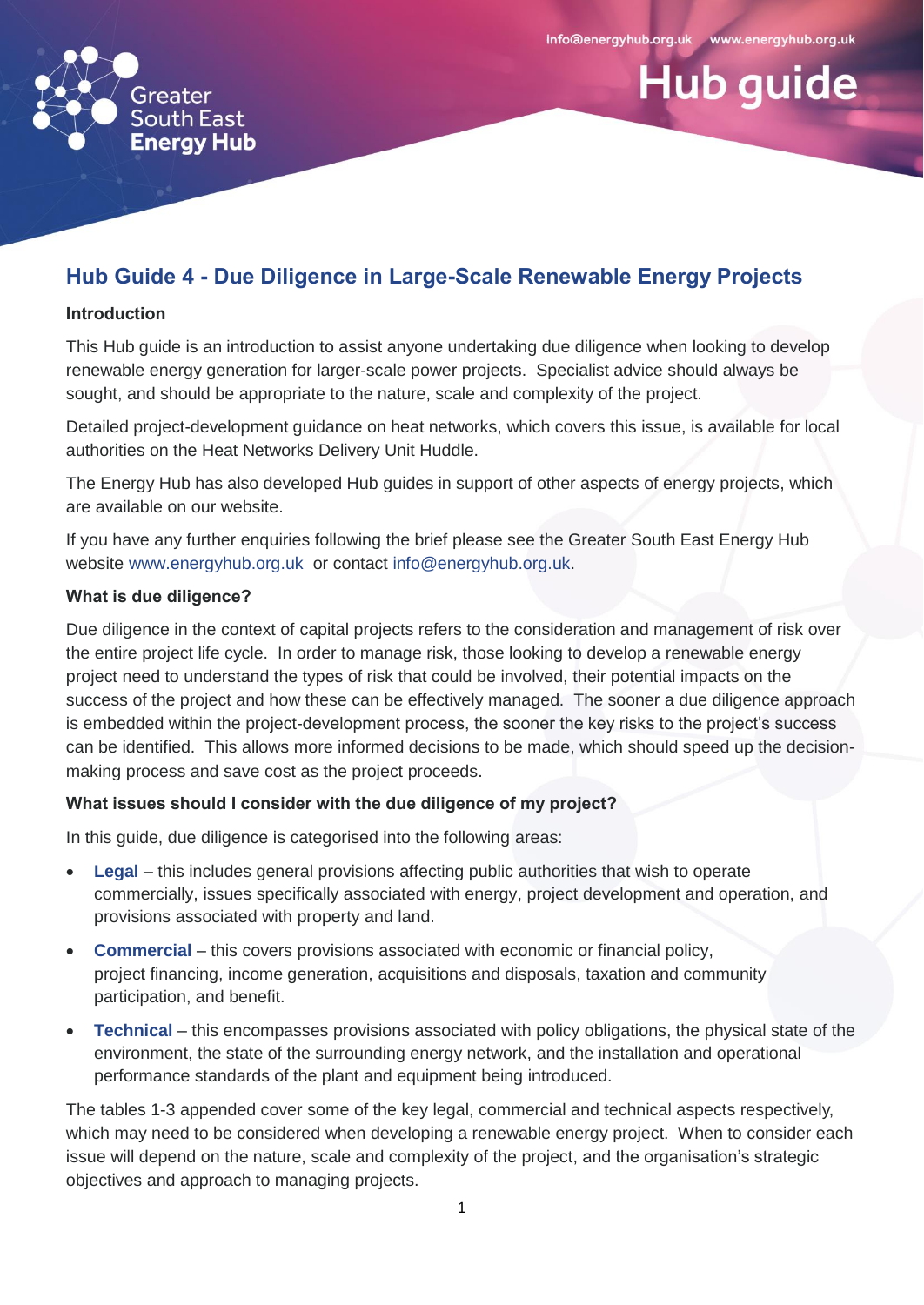info@energyhub.org.uk www.energyhub.org.uk

Hub guide



The tables can be used a checklist when starting your project, and as a record as your project proceeds. Professional advice should always be sought as part of the due-diligence process.

The table immediately below is a suggested route map that identifies when in a project's life each point outlined in tables 1-3 should be considered.

| <b>Project stage</b>                              | <b>Section in Tables 1-3</b>                                         |
|---------------------------------------------------|----------------------------------------------------------------------|
| <b>Concept</b>                                    | L8<br>L13<br>$C2-C3$                                                 |
| <b>Options appraisal and feasibility</b>          | $L1-L4$<br>L18<br><b>C4-C7</b><br>T1<br><b>T3-T5</b>                 |
| <b>Business case</b>                              | $L5-7$<br>L9-L12<br>C <sub>1</sub><br><b>C8-C9</b><br>T <sub>2</sub> |
| <b>Detailed Design &amp; Planning</b>             | L16-L17<br>L <sub>19</sub> -22<br>T <sub>6</sub>                     |
| <b>Financing, Procurement &amp; Commissioning</b> | $L5-L8$<br>$L14-L15$                                                 |

Neither the above route map, nor the appended tables 1-3 are definitive. Nor are they necessarily applicable to your project. How you approach the issues raised in this guide should depend on your specific circumstances. Specialist advice should be sought on these issues as appropriate.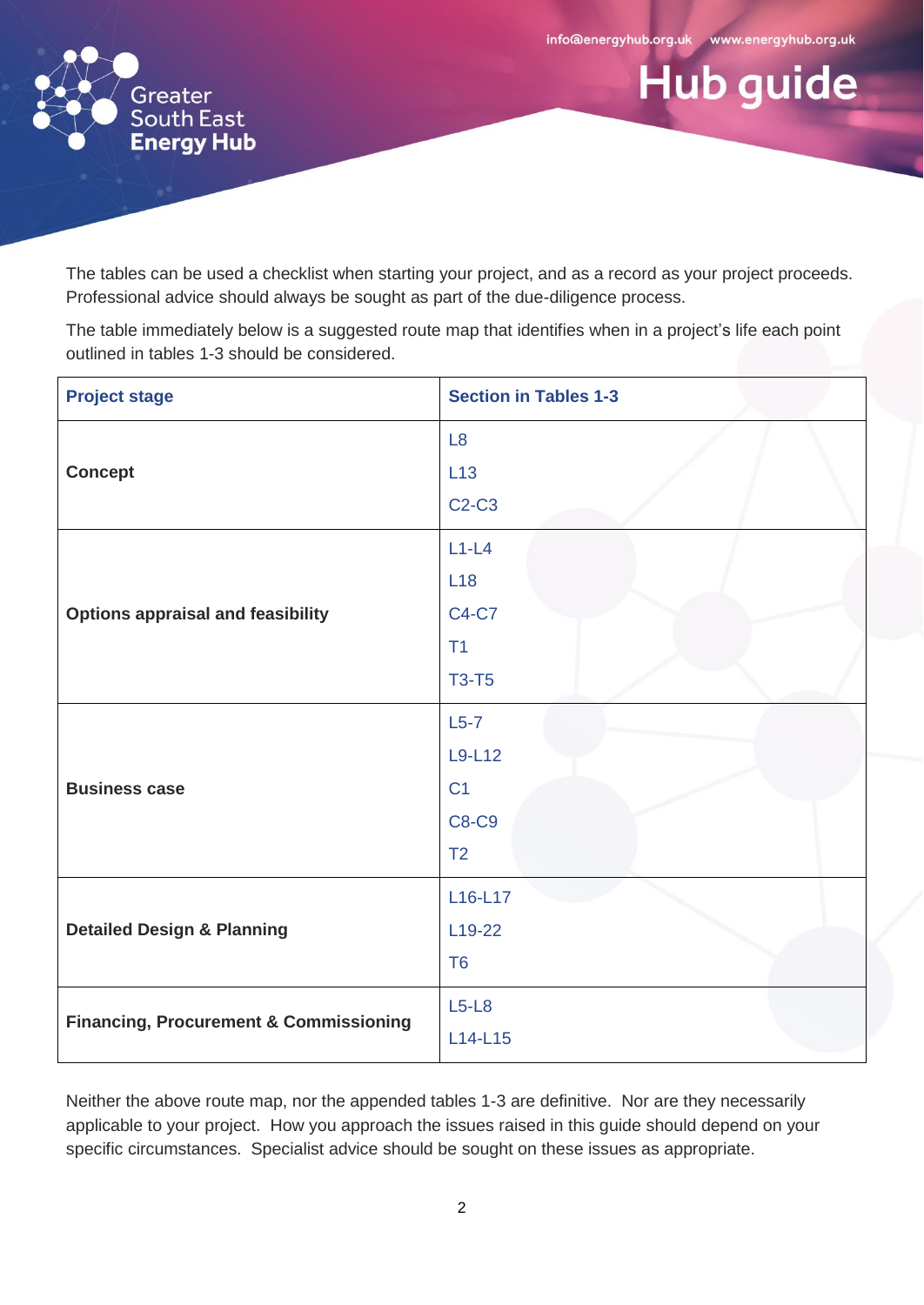Hub guide



#### **What the Energy Hub can offer you**

The Energy Hub can help you in the following ways:

- Online and telephone advice
- Access to case studies, briefings and guidance from authoritative sources
- Signposting to other supporting organisations
- Brokerage and stakeholder engagement
- Project structuring and critical review.

#### **Legal Disclaimer**

While the Greater South East Energy Hub has made every attempt to ensure that the information obtained in this guide is accurate, we are not responsible for any errors or omissions, or for the results obtained from the use of this information. All information is provided "as is", with no guarantee of completeness, accuracy, or timeliness.

**Date of issue: PG/V0.1/February 2020**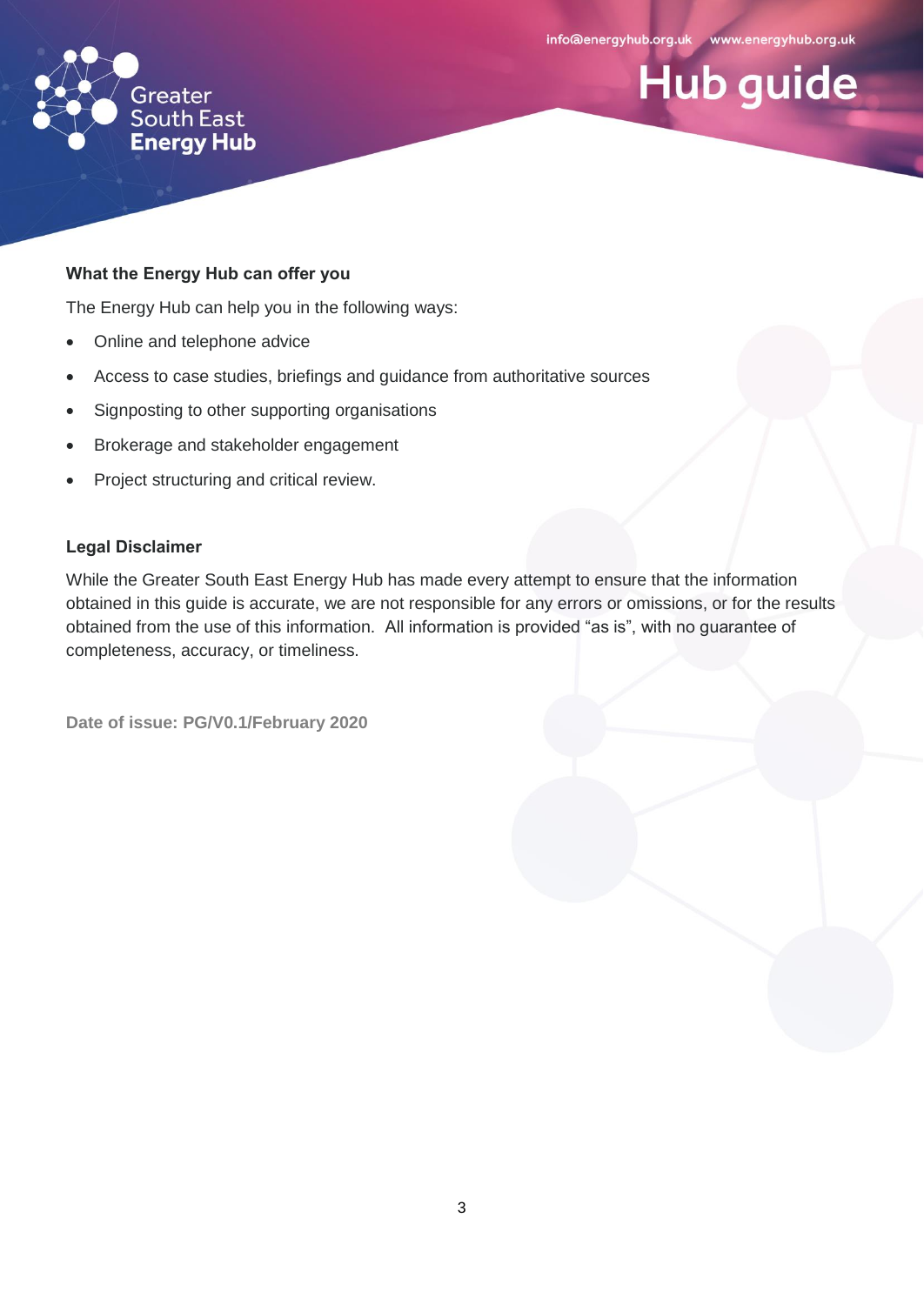<span id="page-3-0"></span>

| <b>Provision</b> |                                                                                                                                                                                                                                                                                        | How does it apply<br>to the project?                                                                                                                                                                   | How can we meet the<br>provisions?                                                                                                                                                                       | What questions do we<br>need to ask?                 |
|------------------|----------------------------------------------------------------------------------------------------------------------------------------------------------------------------------------------------------------------------------------------------------------------------------------|--------------------------------------------------------------------------------------------------------------------------------------------------------------------------------------------------------|----------------------------------------------------------------------------------------------------------------------------------------------------------------------------------------------------------|------------------------------------------------------|
| <b>Ref</b>       |                                                                                                                                                                                                                                                                                        |                                                                                                                                                                                                        | <b>Public authorities wishing to operate commercially</b>                                                                                                                                                |                                                      |
| L1               | Powers to undertake activities<br>Localism Act 2011:<br>Section 1 grants local authorities<br>a General Power of Competence<br>"to do anything that individuals<br>generally may do".                                                                                                  | In general terms, as a public<br>authority, the organisation has the<br>power to undertake any legitimate<br>activity unless there is legislation<br>which specifically prohibits it from<br>doing so. | It would be prudent to seek further<br>advice at feasibility stage that the<br>proposed activity is not specifically<br>prohibited.                                                                      | Does this project comply?                            |
| L2               | <b>Commercial activities</b><br>The Localism Act 2011:<br>Under Section 3, commercial<br>activities may be undertaken but<br>this must be done through a<br>company and local authorities<br>cannot trade in services that they<br>already have a statutory<br>requirement to provide. | If the organisation, as a public<br>authority, intends to sell for a<br>"commercial purpose" this would<br>have to be done through a<br>company set up by for that<br>purpose.                         | It would be necessary to establish<br>whether the proposed activities<br>would require us to undertake<br>them using a company.<br>Further advice should be sought at<br>feasibility stage of a project. | Do the activities require a<br>company being set up? |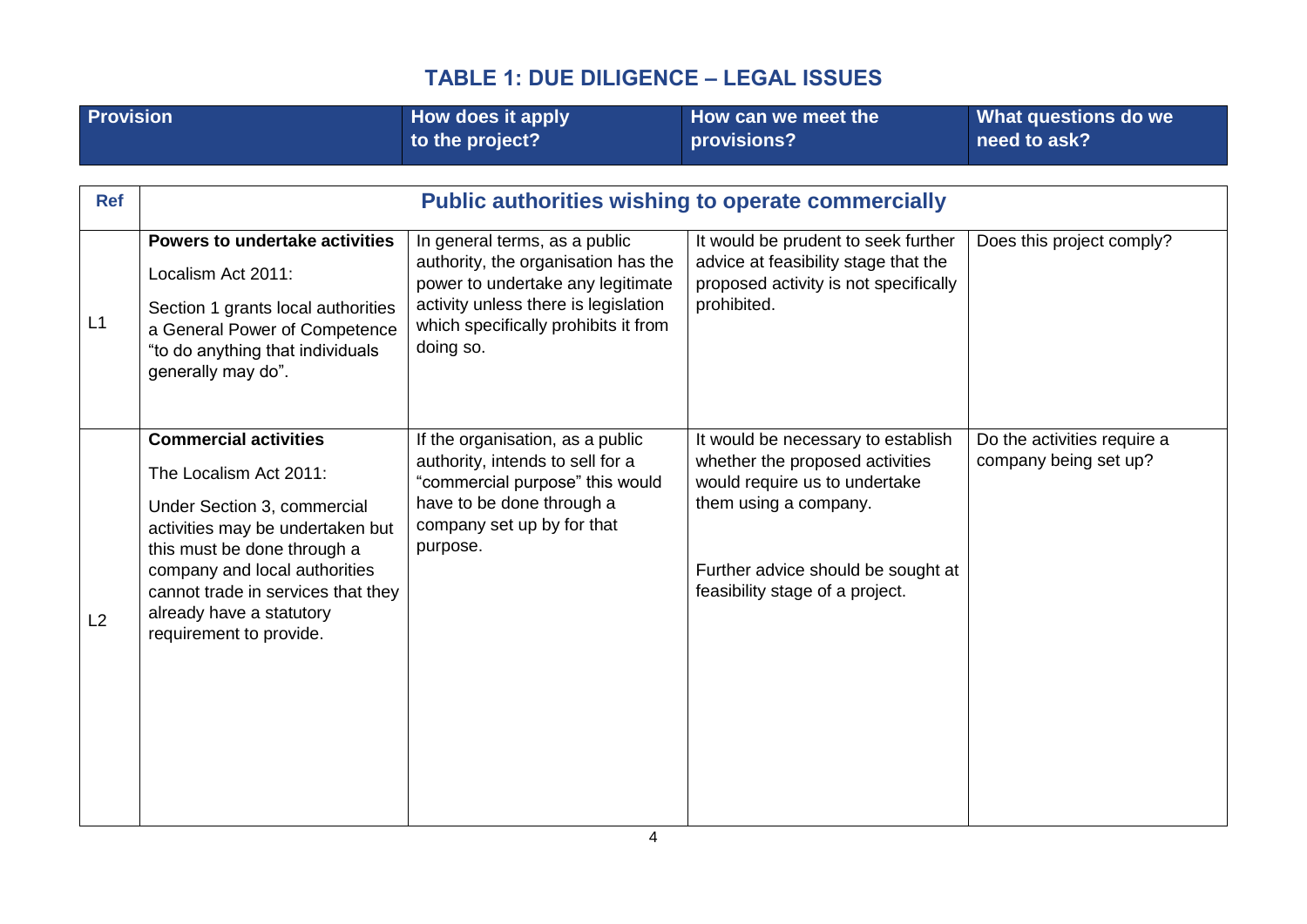| <b>Provision</b> |                                                                                                                                                                                                                                                                                                                                                                                                     | How does it apply<br>to the project?                                                                                                                                                | How can we meet the<br>provisions?                                                                                                                                                     | What questions do we<br>need to ask?                                                                                                                  |
|------------------|-----------------------------------------------------------------------------------------------------------------------------------------------------------------------------------------------------------------------------------------------------------------------------------------------------------------------------------------------------------------------------------------------------|-------------------------------------------------------------------------------------------------------------------------------------------------------------------------------------|----------------------------------------------------------------------------------------------------------------------------------------------------------------------------------------|-------------------------------------------------------------------------------------------------------------------------------------------------------|
|                  |                                                                                                                                                                                                                                                                                                                                                                                                     |                                                                                                                                                                                     |                                                                                                                                                                                        |                                                                                                                                                       |
| <b>Ref</b>       |                                                                                                                                                                                                                                                                                                                                                                                                     |                                                                                                                                                                                     | <b>Public authorities wishing to operate commercially</b>                                                                                                                              |                                                                                                                                                       |
| L3               | Trading through a company<br>The Local Government Act 2003:<br>Section 95(1) enables local<br>authorities to trade in function-<br>related activities through a<br>"company".                                                                                                                                                                                                                       | It would be necessary to establish<br>whether the proposed activities<br>would require the organisation to<br>undertake them using a company<br>structure.                          | Further advice should be sought at<br>feasibility stage of a project.                                                                                                                  | Do the activities require a<br>company being set up?                                                                                                  |
| L4               | Power to Trade between local<br>authorities- and other public<br>bodies<br>The Local Authorities (Goods<br>and Services) Act 1970:<br>Under Section 1, a local<br>authority may supply any public<br>body (which includes another<br>local authority) with goods or<br>materials, administrative,<br>professional or technical<br>services or allow the use of any<br>plant or apparatus agreement. | As a public authority, the<br>organisation can sell goods and<br>services to other local authorities<br>by way of an agreement, and do<br>not need to set up a company to<br>do so. | It would be prudent to seek further<br>advice should be sought at<br>feasibility stage of a project to<br>establish whether a suitable<br>agreement exists or could be<br>established. | Does the project intend to sell<br>to "public body" within the<br>meaning of the $Act - and$<br>therefore no need to establish a<br>company to trade? |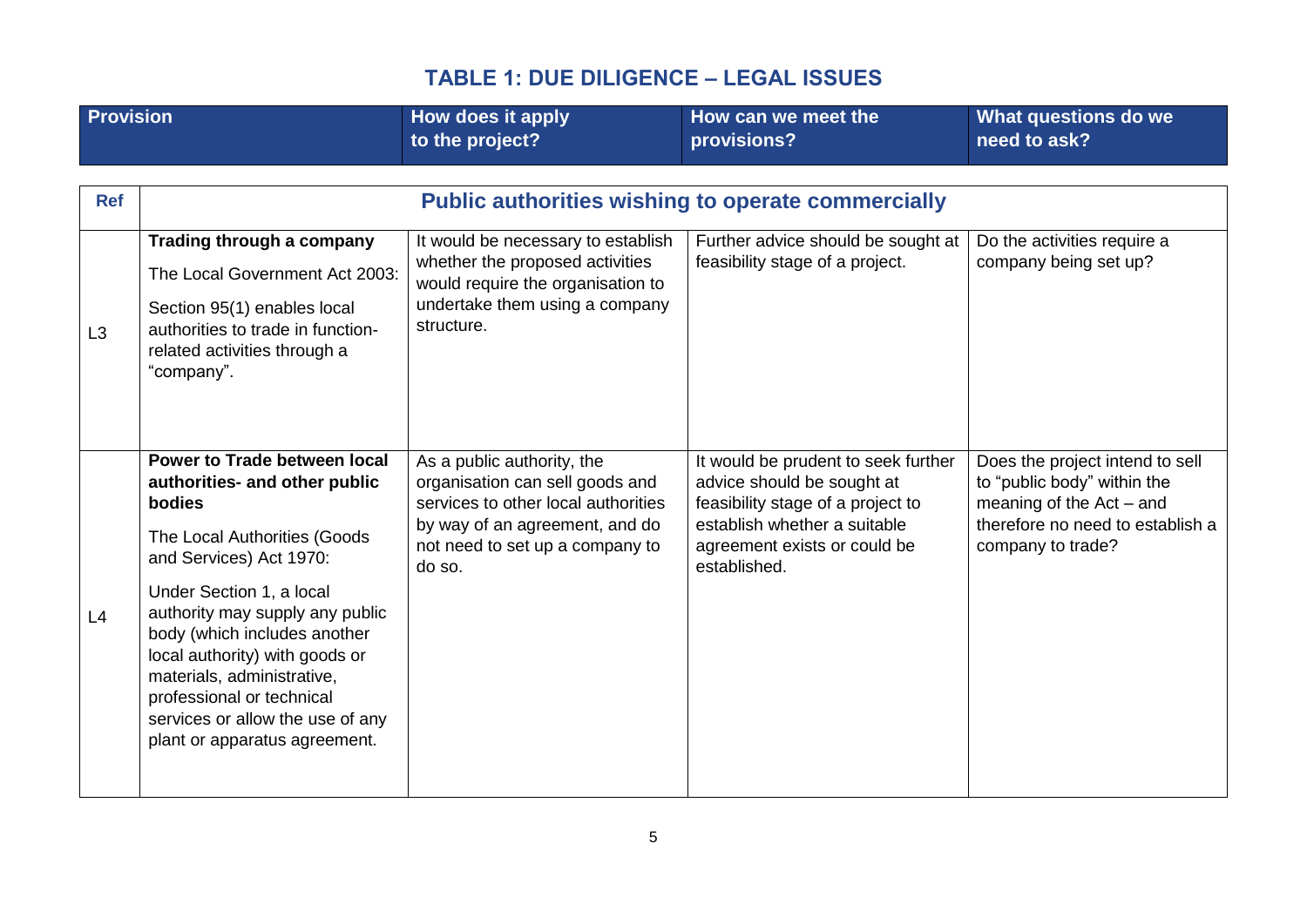<span id="page-5-0"></span>

| <b>Provision</b> |                                                                                                                                                                                                                                                                            | How does it apply<br>to the project?                                                                                                                                                                                                                                                                                                                                                                                                | How can we meet the<br>provisions?                                                                     | What questions do we<br>need to ask?                                                                                                     |
|------------------|----------------------------------------------------------------------------------------------------------------------------------------------------------------------------------------------------------------------------------------------------------------------------|-------------------------------------------------------------------------------------------------------------------------------------------------------------------------------------------------------------------------------------------------------------------------------------------------------------------------------------------------------------------------------------------------------------------------------------|--------------------------------------------------------------------------------------------------------|------------------------------------------------------------------------------------------------------------------------------------------|
|                  |                                                                                                                                                                                                                                                                            |                                                                                                                                                                                                                                                                                                                                                                                                                                     |                                                                                                        |                                                                                                                                          |
| <b>Ref</b>       |                                                                                                                                                                                                                                                                            |                                                                                                                                                                                                                                                                                                                                                                                                                                     | <b>Public authorities wishing to operate commercially</b>                                              |                                                                                                                                          |
| L5               | <b>Power to invest</b><br>The Local Government Act 2003:<br>Section 12 gives a local authority<br>the power to invest for any<br>purpose relevant to its functions<br>under any enactment or for the<br>purposes of the prudent<br>management of its financial<br>affairs. | This allows greater flexibility and<br>more local discretion. However, it<br>does not erode nor supersede<br>obligations under any other<br>legislation such as the PCR/UCR.<br>A local authority relying on this<br>power as part of a transaction<br>must ensure that this is consistent<br>with the organisation's investment<br>/ financial strategy or that the<br>Strategies are amended to accord<br>with this new proposal. | The organisation is should<br>establish its approach to<br>investment as it applies to the<br>project. | Does the project constitute<br>investment?<br>Will the project be in line with<br>the organisation's financial<br>planning arrangements? |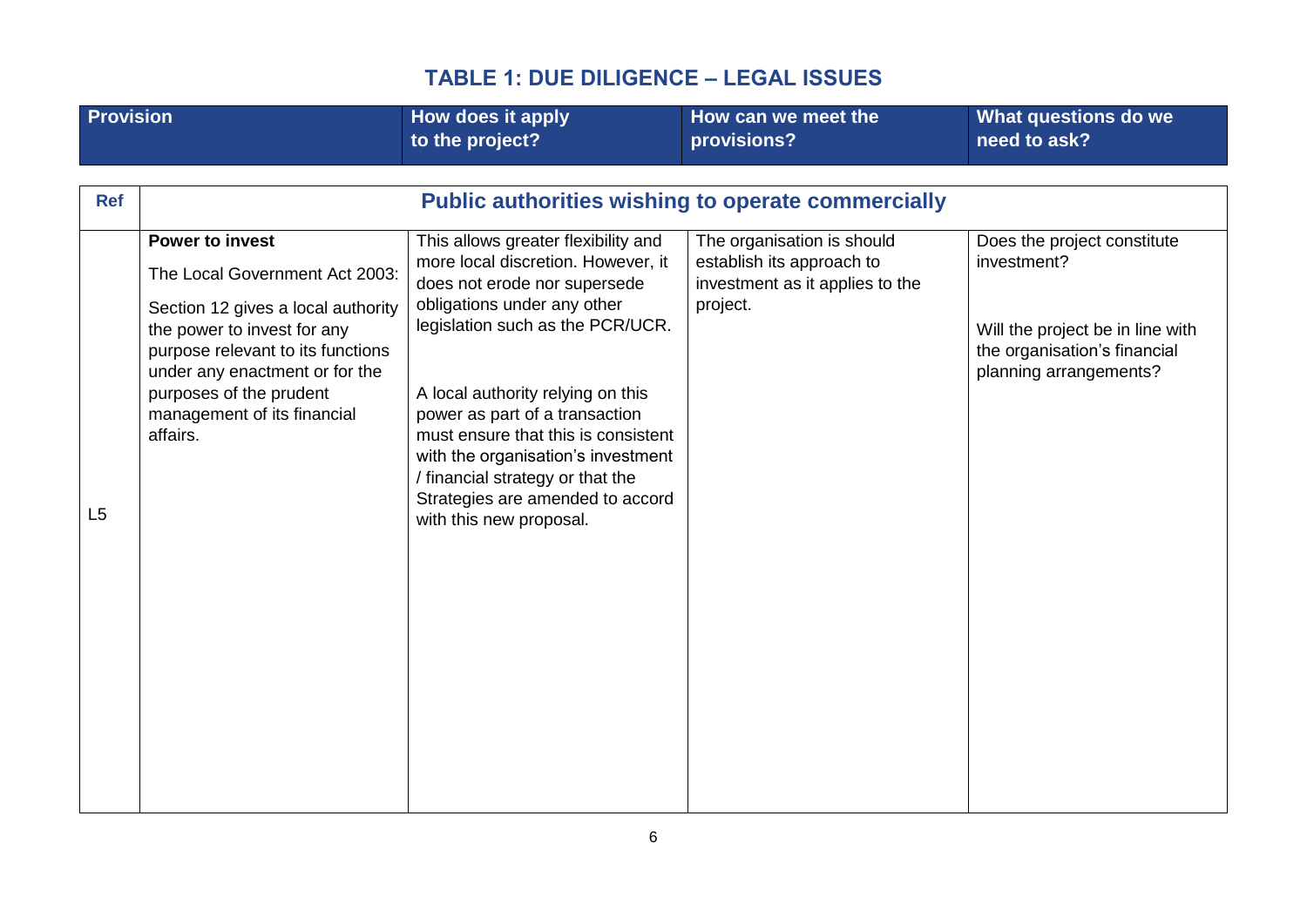| <b>Provision</b> |                                                                                                                                             | How does it apply<br>to the project?                                                                                                    | How can we meet the<br>provisions?                                                                                                            | What questions do we<br>need to ask?                                                  |
|------------------|---------------------------------------------------------------------------------------------------------------------------------------------|-----------------------------------------------------------------------------------------------------------------------------------------|-----------------------------------------------------------------------------------------------------------------------------------------------|---------------------------------------------------------------------------------------|
|                  |                                                                                                                                             |                                                                                                                                         |                                                                                                                                               |                                                                                       |
|                  |                                                                                                                                             |                                                                                                                                         |                                                                                                                                               |                                                                                       |
| <b>Ref</b>       |                                                                                                                                             |                                                                                                                                         | <b>Public authorities wishing to operate commercially</b>                                                                                     |                                                                                       |
|                  | <b>Procurement</b><br>The Public Contracts<br>Regulations 2015:                                                                             | Public procurement rules may<br>apply to any activity where the<br>organisation intends to obtain<br>goods, service or works from third | In all cases, further advice should<br>be sought to determine whether<br>and which regulations could apply<br>and the approach to be adopted. | Does the project involve a<br>public procurement activity and<br>if so to what value? |
|                  | Set the rules applying to the<br>procurement of contracts for<br>services, works and supplies by<br>public bodies.                          | parties.                                                                                                                                |                                                                                                                                               | Does the project require setting<br>up a separate delivery<br>organisation?           |
| L <sub>6</sub>   | <b>The Utilities Contracts</b><br>Regulation 2016 applies to<br>procurements of Utilities<br>contracts for services, supplies<br>and works. |                                                                                                                                         |                                                                                                                                               |                                                                                       |
|                  | <b>The Concessions Contracts</b><br>Regulations 2016:                                                                                       |                                                                                                                                         |                                                                                                                                               |                                                                                       |
|                  | Deal with the award of<br>concessions by public bodies<br>and utilities.                                                                    |                                                                                                                                         |                                                                                                                                               |                                                                                       |
|                  |                                                                                                                                             |                                                                                                                                         |                                                                                                                                               |                                                                                       |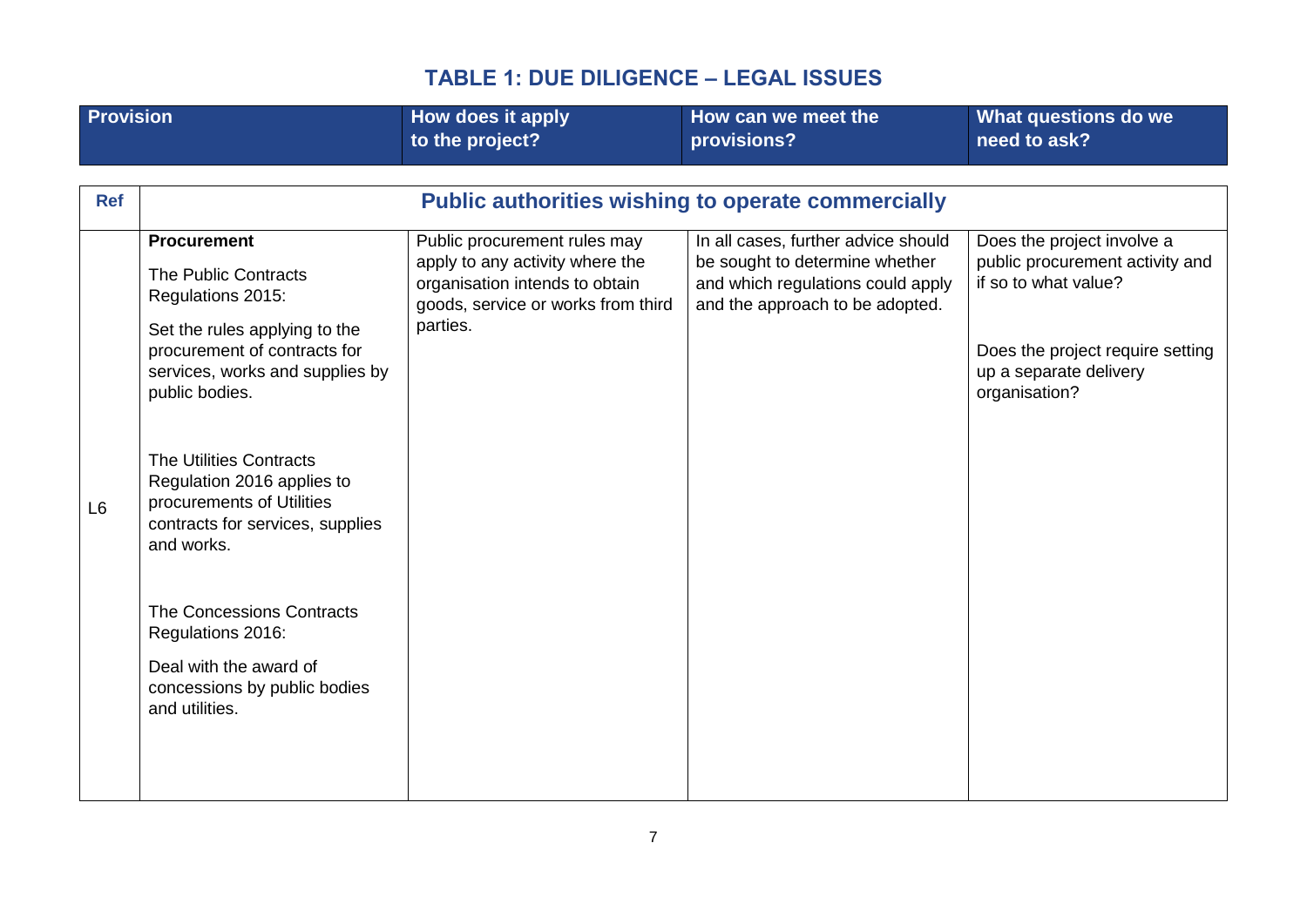| <b>Provision</b> |                                                                                                                                                                                                                                                                                                                                                                                                                                       | How does it apply<br>to the project?                                                                                                                                                                                                                                                                                                                                                                                                                                                                                             | How can we meet the<br>provisions?                                                     | What questions do we<br>need to ask?           |
|------------------|---------------------------------------------------------------------------------------------------------------------------------------------------------------------------------------------------------------------------------------------------------------------------------------------------------------------------------------------------------------------------------------------------------------------------------------|----------------------------------------------------------------------------------------------------------------------------------------------------------------------------------------------------------------------------------------------------------------------------------------------------------------------------------------------------------------------------------------------------------------------------------------------------------------------------------------------------------------------------------|----------------------------------------------------------------------------------------|------------------------------------------------|
| <b>Ref</b>       | <b>State Aid</b>                                                                                                                                                                                                                                                                                                                                                                                                                      | <b>Public authorities wishing to operate commercially</b><br>When assessing whether State                                                                                                                                                                                                                                                                                                                                                                                                                                        | Further advice should be sought at                                                     | Following the four-part test, is               |
| L7               | Article 107(1) of the Treaty on<br>the Functioning of the European<br>Union ("TFEU"):<br>Any aid granted by a Member<br>State or through State resources<br>in any form whatsoever which<br>distorts or threatens to distort<br>competition by favouring certain<br>undertakings or the production of<br>certain goods shall, in so far as it<br>affects trade between Member<br>States, be incompatible with the<br>internal market. | aid is present in respect of<br>activities, it is necessary to<br>consider whether Article 107(1) is<br>satisfied. A four-part test is applied<br>which is cumulative and State Aid<br>will only exist if all four parts are<br>met.<br>Aid is granted by a Member State<br>or through State resources:<br>To a certain undertaking;<br>$\bullet$<br>Thereby creating a selective<br>advantage; and<br>The transfer of resources<br>distorts or has the potential to<br>distort competition; and<br>trade between Member States. | feasibility stage to determine<br>whether a potential state aid issue<br>is envisaged. | our project likely to constitute<br>State Aid? |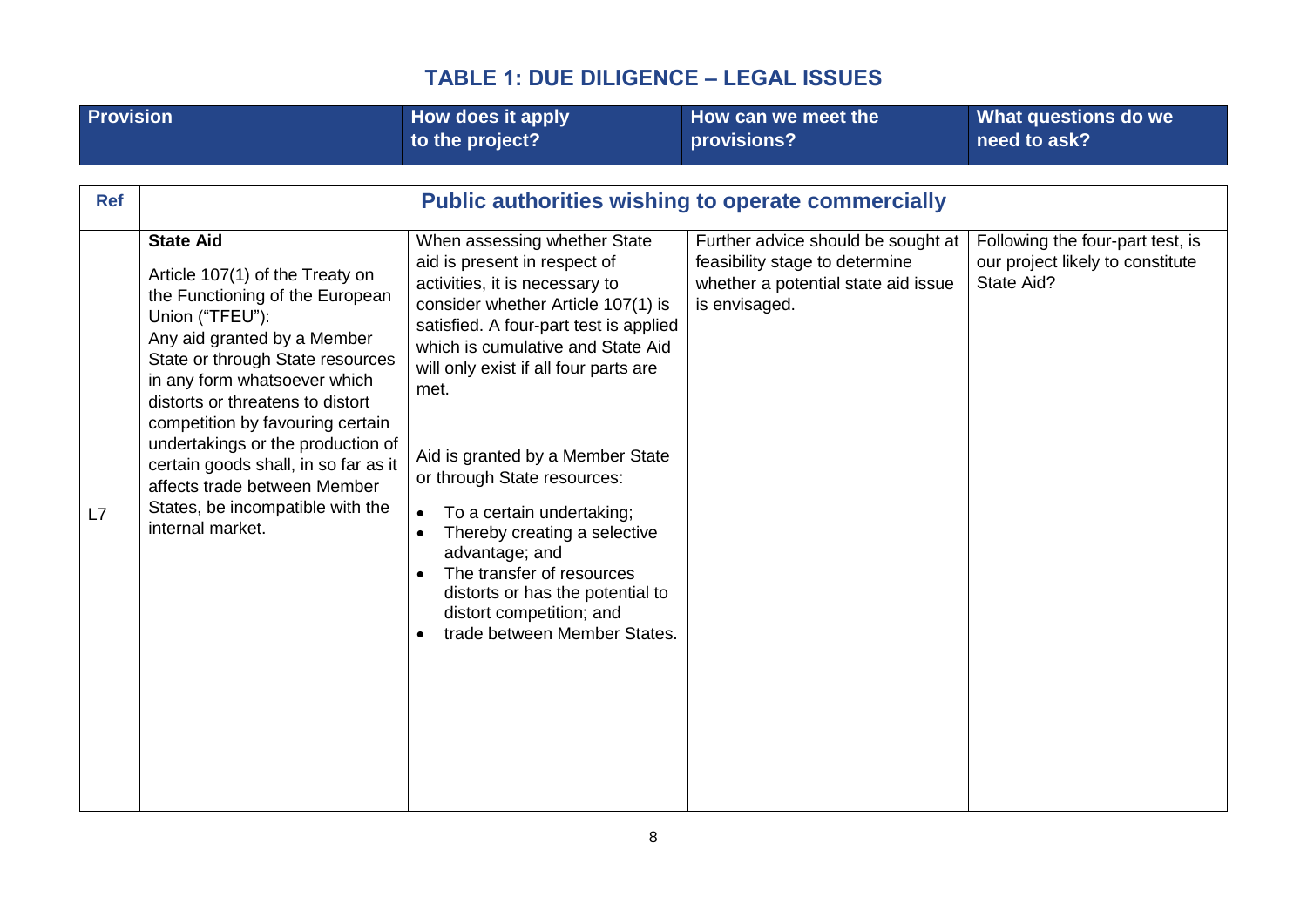<span id="page-8-0"></span>

| <b>Provision</b>             |                          | <b>How does it apply</b><br>to the project?                                                                                                                                                                                                | How can we meet the<br>provisions?                                                                                                                                                                                                                                                                                                                            | What questions do we<br>need to ask?                                                                                                                                                                                                                                                                       |
|------------------------------|--------------------------|--------------------------------------------------------------------------------------------------------------------------------------------------------------------------------------------------------------------------------------------|---------------------------------------------------------------------------------------------------------------------------------------------------------------------------------------------------------------------------------------------------------------------------------------------------------------------------------------------------------------|------------------------------------------------------------------------------------------------------------------------------------------------------------------------------------------------------------------------------------------------------------------------------------------------------------|
| <b>Ref</b><br>L <sub>8</sub> | <b>Project financing</b> | Depending on the organisation's<br>investment approach, each project<br>should be considered on its own<br>individual merits. However, it is<br>envisaged that each project will be<br>considered against a set of<br>investment outcomes. | <b>Public authorities wishing to operate commercially</b><br>Bringing a project to the business<br>case stage can be costly so early<br>planning how the project<br>development will be funded is key.<br>Each project should take into<br>consideration the investment<br>outcomes at project initiation and<br>at key points in the project<br>development. | How will the early stages from<br>concept to business case be<br>resourced?<br>Have financial outcomes been<br>agreed for this project?<br>Does our project satisfy one or<br>more of the outcomes?<br>Have we established when<br>these outcomes should be<br>reviewed during the project<br>development? |
|                              |                          |                                                                                                                                                                                                                                            |                                                                                                                                                                                                                                                                                                                                                               |                                                                                                                                                                                                                                                                                                            |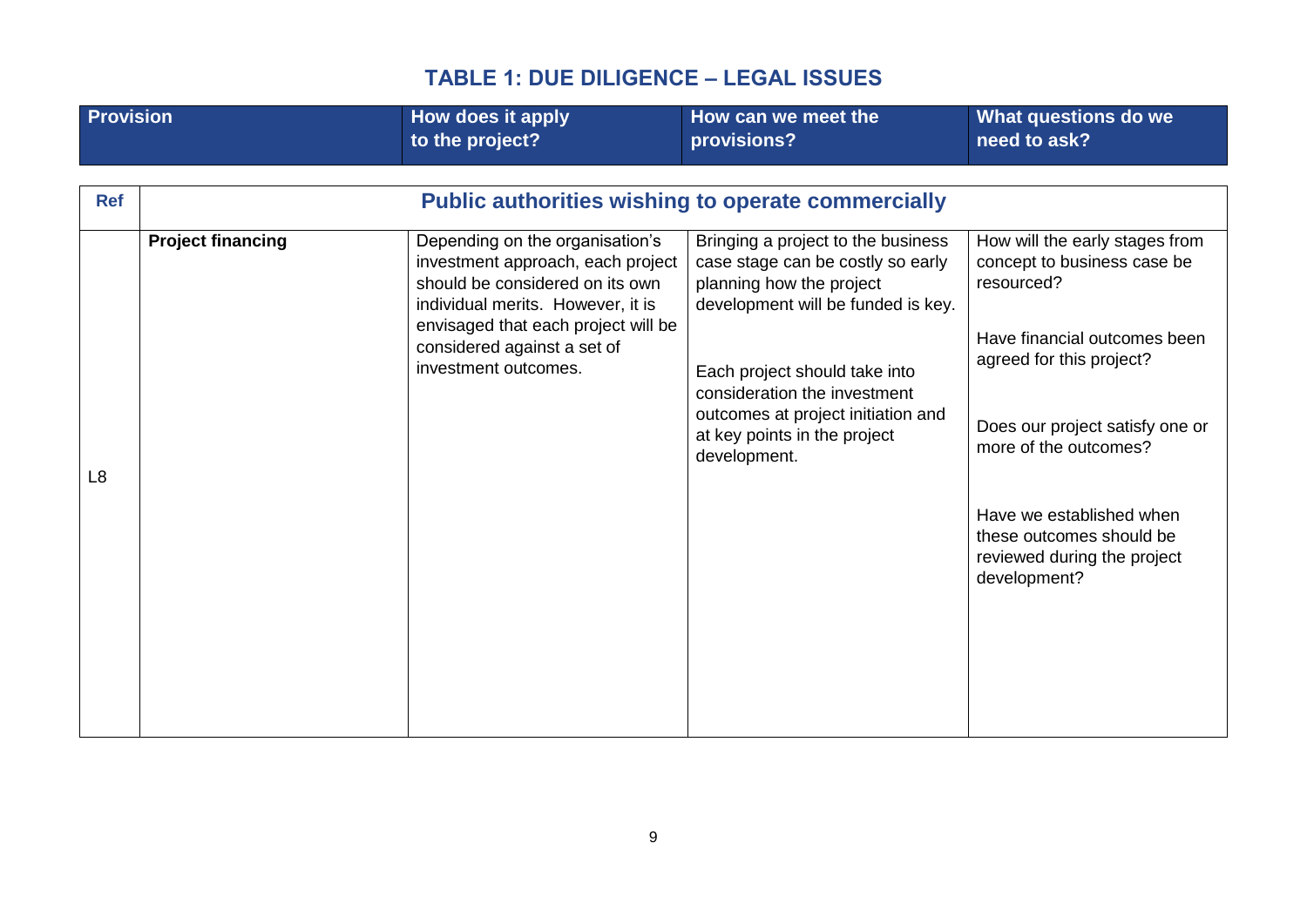<span id="page-9-0"></span>

|                | <b>Provision</b>                                                                                                                                                                                                    | How does it apply<br>to the project?                                                                                                          | How can we meet the<br>provisions?                                                       | What questions do we<br>need to ask?                                                                |
|----------------|---------------------------------------------------------------------------------------------------------------------------------------------------------------------------------------------------------------------|-----------------------------------------------------------------------------------------------------------------------------------------------|------------------------------------------------------------------------------------------|-----------------------------------------------------------------------------------------------------|
| <b>Ref</b>     |                                                                                                                                                                                                                     | <b>Trading in the energy market</b>                                                                                                           |                                                                                          |                                                                                                     |
| L <sub>9</sub> | Power to produce and sell heat<br>and electricity<br><b>Local Government (Miscellaneous</b><br>Provisions) Act 1976 (as amended<br>by the Electricity Act 1989):                                                    | Heat can be generated and sold<br>by local authorities.                                                                                       | It would be prudent to seek further<br>advice as a heat project at<br>feasibility stage. | Is the project involving a heat<br>supply component?                                                |
| L10            | Section 11 provides that a local<br>authority may generate and sell<br>heat and electricity and may also<br>purchase and supply heat.                                                                               | Electricity, whether or not from<br>renewable sources, can be sold<br>in association with heat.                                               | Further advice should be sought at<br>feasibility stage of a project.                    | Does the project involve heat<br>and power?<br>If not see below.                                    |
| L11            | Power to sell renewable<br>electricity<br>Sale of Electricity by Local<br>Authorities (England and Wales)<br>Regulations 2010:<br>Local authorities can to sell<br>electricity generated from<br>renewable sources. | The following can sell electricity<br>generated from renewable<br>sources as listed:<br>http://www.legislation.gov.uk/uksi<br>/2010/1910/made |                                                                                          | Does the project involve the sale<br>of electricity generated from the<br>listed renewable sources? |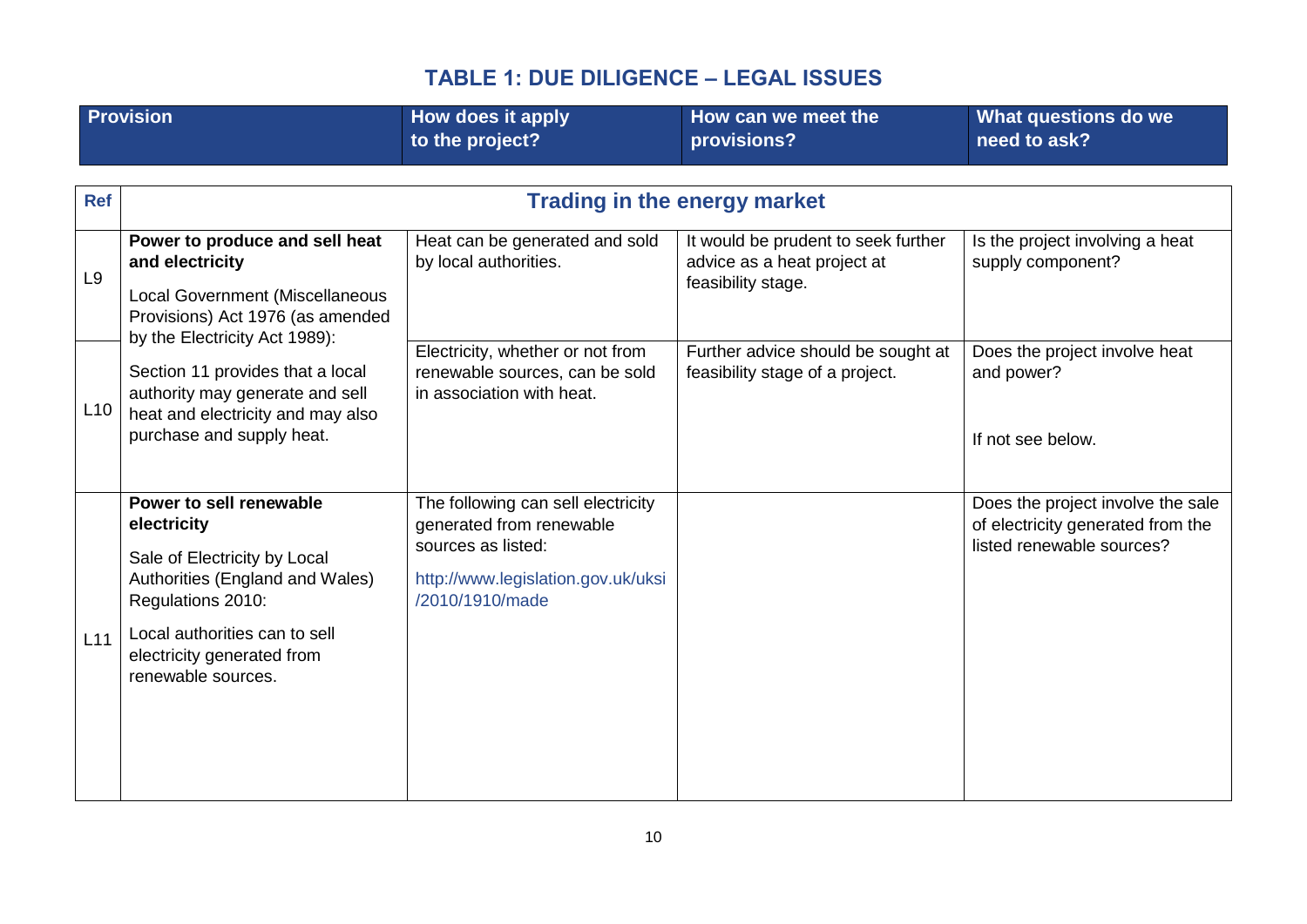|            | <b>Provision</b>                                                                                                                                                           | How does it apply<br>to the project?                                                                            | How can we meet the<br>provisions?                                                                                                                                                 | What questions do we<br>need to ask?                   |
|------------|----------------------------------------------------------------------------------------------------------------------------------------------------------------------------|-----------------------------------------------------------------------------------------------------------------|------------------------------------------------------------------------------------------------------------------------------------------------------------------------------------|--------------------------------------------------------|
| <b>Ref</b> |                                                                                                                                                                            | <b>Trading in the energy market</b>                                                                             |                                                                                                                                                                                    |                                                        |
|            | <b>Requirement for a licence to</b><br>provide electricity<br>The Electricity Act 1989:<br>Section 4 makes it is an offence to                                             | A series of exemptions may apply<br>to specific activities:<br>http://www.legislation.gov.uk/uksi/              | For each project generating,<br>distributing, supplying or selling<br>electricity, further advice should be<br>sought to determine whether or not<br>any of the licence exemptions | Does the project fall within any<br>of the exemptions? |
|            | generate, transmit, distribute or<br>supply electricity unless authorised<br>to do so by a licence or an                                                                   | 2001/3270/schedule/2/made                                                                                       | apply.                                                                                                                                                                             |                                                        |
| L12        | exemption. Individual or class<br>exemptions to the general<br>requirement for a licence imposed<br>by section 4 of the Act may be<br>granted by the regulating authority. | Exemptions must be sought<br>according to four areas:<br>Generation<br><b>Distribution</b><br>Supply<br>Resale. |                                                                                                                                                                                    |                                                        |
|            |                                                                                                                                                                            |                                                                                                                 |                                                                                                                                                                                    |                                                        |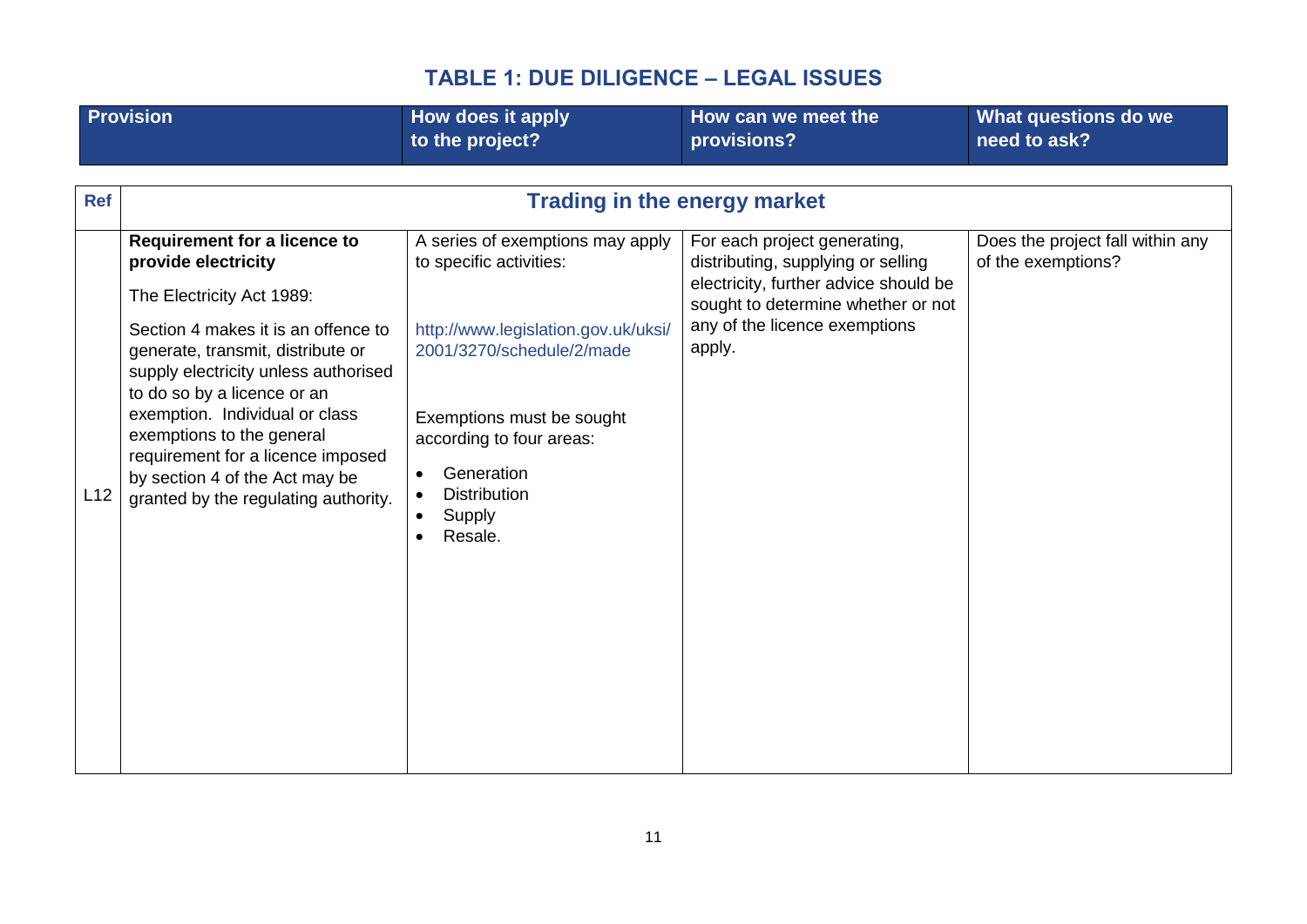<span id="page-11-0"></span>

| <b>Provision</b> |                                              | How does it apply                                                                                                                                                                                                                                                                                                                                                                                                                                                                                                                                                                                | How can we meet the                                                                                                                                                                                                                                                                                                                                                                                                              | What questions do we                                                                                                                                                                                                                                                            |  |  |  |  |
|------------------|----------------------------------------------|--------------------------------------------------------------------------------------------------------------------------------------------------------------------------------------------------------------------------------------------------------------------------------------------------------------------------------------------------------------------------------------------------------------------------------------------------------------------------------------------------------------------------------------------------------------------------------------------------|----------------------------------------------------------------------------------------------------------------------------------------------------------------------------------------------------------------------------------------------------------------------------------------------------------------------------------------------------------------------------------------------------------------------------------|---------------------------------------------------------------------------------------------------------------------------------------------------------------------------------------------------------------------------------------------------------------------------------|--|--|--|--|
|                  |                                              | to the project?                                                                                                                                                                                                                                                                                                                                                                                                                                                                                                                                                                                  | provisions?                                                                                                                                                                                                                                                                                                                                                                                                                      | need to ask?                                                                                                                                                                                                                                                                    |  |  |  |  |
|                  |                                              |                                                                                                                                                                                                                                                                                                                                                                                                                                                                                                                                                                                                  |                                                                                                                                                                                                                                                                                                                                                                                                                                  |                                                                                                                                                                                                                                                                                 |  |  |  |  |
| <b>Ref</b>       |                                              |                                                                                                                                                                                                                                                                                                                                                                                                                                                                                                                                                                                                  | <b>Project Development and operation</b>                                                                                                                                                                                                                                                                                                                                                                                         |                                                                                                                                                                                                                                                                                 |  |  |  |  |
| L13              | Project governance and<br>delivery structure | How the project governance,<br>management and delivery is<br>structure will be determined by a<br>range of factors including:<br>Legal rules mentioned<br>previously allowing or<br>preventing the organisation<br>undertaking certain activities<br>either by virtue of it being a<br>public authority or due to the<br>rules that applying in the<br>energy sector<br>The organisation's strategic<br>objectives<br>The organisations' appetite for<br>$\bullet$<br>investment risk and reward<br>Its relationship with others<br>who may be better placed to<br>deliver parts of the project. | The way a project is delivered<br>should be considered early on in<br>the feasibility stage but can really<br>only become clear once the<br>feasibility and viability of the project<br>has been assessed as it moves<br>towards the business case.<br>However, key roles and<br>responsibilities should be<br>established to ensure smooth<br>progression through the<br>organisation's investment decision-<br>making process. | Who is the project<br>commissioner?<br>Who will deliver the project?<br>Who will manage and be<br>responsible for the asset after<br>the project is delivered?<br>What options for project<br>delivery and operational<br>management are available and<br>should be considered? |  |  |  |  |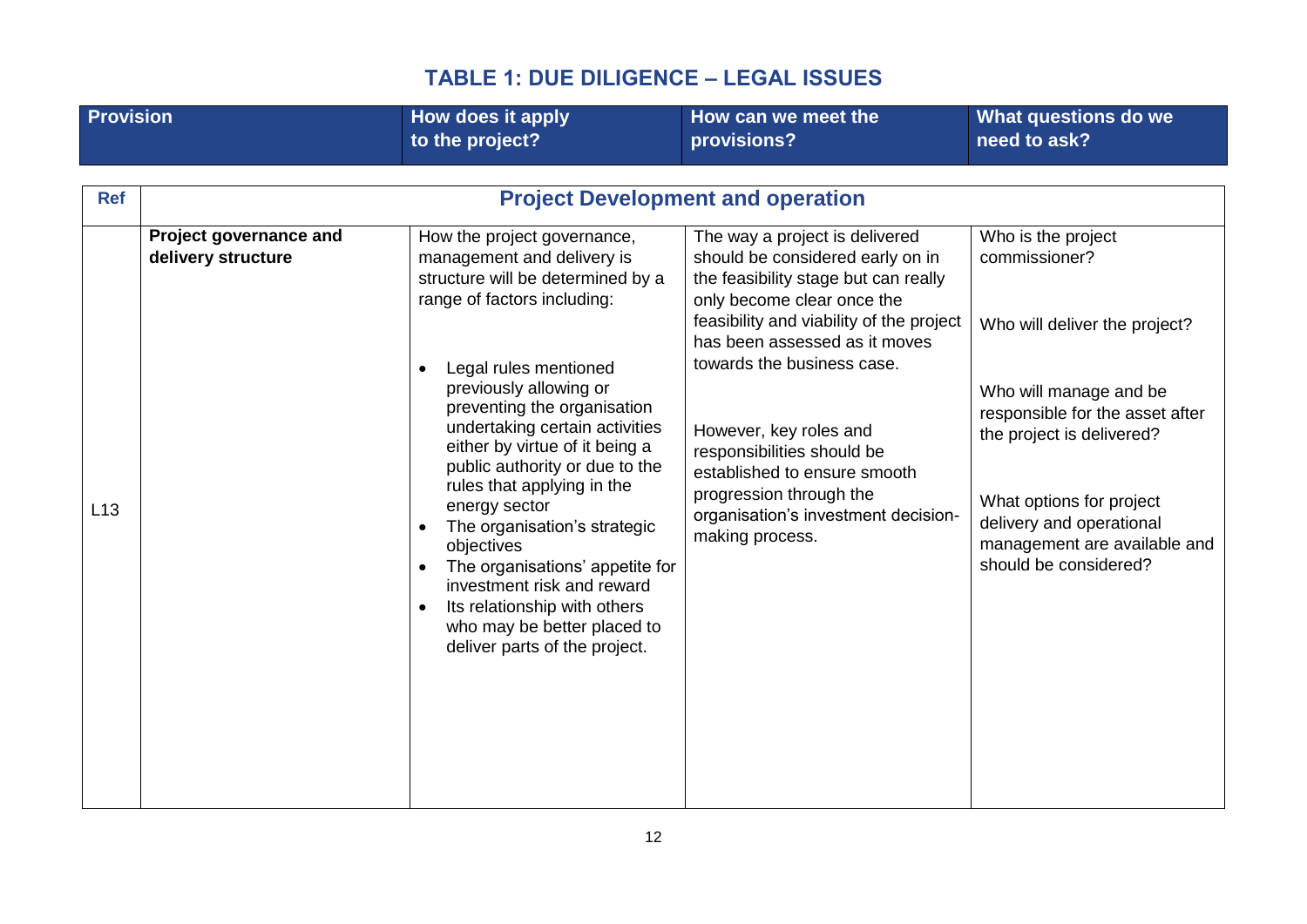<span id="page-12-0"></span>

| <b>Provision</b> |                                | How does it apply                                                                                                                                                                                                                                    | How can we meet the                                                                                                                                                                                                                                                                                                                                                                                                                                                                                                                                                                                                                                 | What questions do we                                                                                                                                                                                                                                 |
|------------------|--------------------------------|------------------------------------------------------------------------------------------------------------------------------------------------------------------------------------------------------------------------------------------------------|-----------------------------------------------------------------------------------------------------------------------------------------------------------------------------------------------------------------------------------------------------------------------------------------------------------------------------------------------------------------------------------------------------------------------------------------------------------------------------------------------------------------------------------------------------------------------------------------------------------------------------------------------------|------------------------------------------------------------------------------------------------------------------------------------------------------------------------------------------------------------------------------------------------------|
|                  |                                | to the project?                                                                                                                                                                                                                                      | provisions?                                                                                                                                                                                                                                                                                                                                                                                                                                                                                                                                                                                                                                         | need to ask?                                                                                                                                                                                                                                         |
|                  |                                |                                                                                                                                                                                                                                                      |                                                                                                                                                                                                                                                                                                                                                                                                                                                                                                                                                                                                                                                     |                                                                                                                                                                                                                                                      |
| <b>Ref</b>       |                                |                                                                                                                                                                                                                                                      | <b>Project Development and operation</b>                                                                                                                                                                                                                                                                                                                                                                                                                                                                                                                                                                                                            |                                                                                                                                                                                                                                                      |
| L14              | <b>Construction agreements</b> | The standard contractual<br>arrangement for delivering major<br>renewable energy projects is the<br>Engineering, Procurement and<br>Construction (EPC) Agreement.<br>For smaller projects, the ICE New<br>Engineering (NEC) Contract can<br>be used. | The nature of the project structure<br>should determine the type of<br>contractual arrangement adopted<br>and any pre or post construction<br>conditions that need to be<br>completed to confirm execution of<br>the contract by the EPC contractor.<br>This could include securing tasks<br>or minimum contractual standards<br>either as pass/fail or subject to<br>liquidated damages:<br>Connection and energisation<br>Commission testing (G98/99)<br>Generation availability<br>$\bullet$<br>Minimum Performance (PR)<br>Ratio<br>Provisional, Interim and Final<br><b>Acceptance Certification</b><br>(PAC/IAC/FAC)<br>Workmanship standards | What contract form is most<br>appropriate for this project?<br>What key pre-conditions will be<br>expected?<br>What obligations will the EPC<br>contractor have to rectify<br>defects and for what period?<br>What indemnities would be<br>expected? |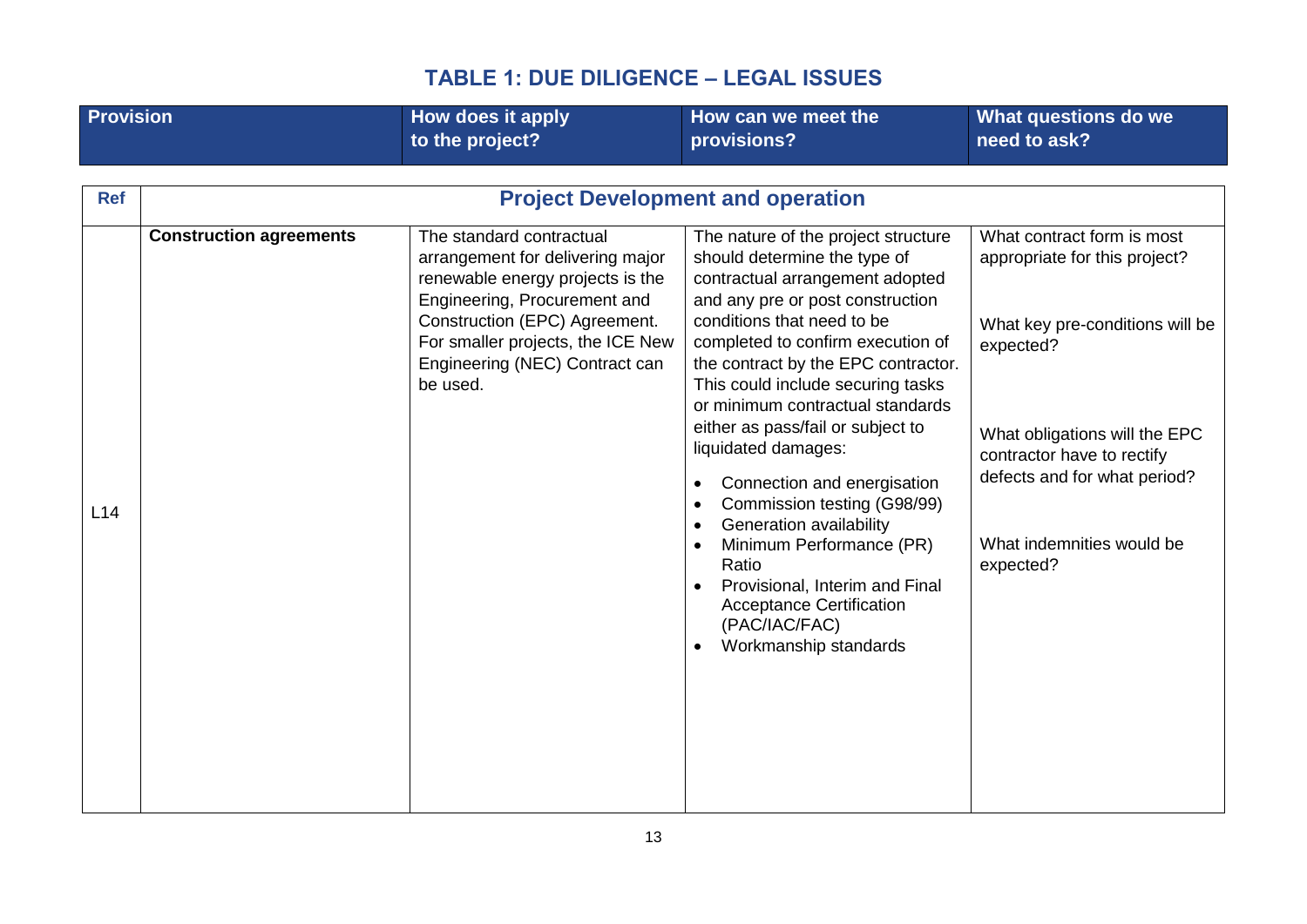| to the project?<br>need to ask?<br>provisions?<br><b>Project Development and operation</b><br><b>Ref</b>                                                                                                                                                                                                                                                                                                                                                                                                                                                                                                                                                                                                                                                                  | What questions do we                                                                                                 |
|---------------------------------------------------------------------------------------------------------------------------------------------------------------------------------------------------------------------------------------------------------------------------------------------------------------------------------------------------------------------------------------------------------------------------------------------------------------------------------------------------------------------------------------------------------------------------------------------------------------------------------------------------------------------------------------------------------------------------------------------------------------------------|----------------------------------------------------------------------------------------------------------------------|
|                                                                                                                                                                                                                                                                                                                                                                                                                                                                                                                                                                                                                                                                                                                                                                           |                                                                                                                      |
|                                                                                                                                                                                                                                                                                                                                                                                                                                                                                                                                                                                                                                                                                                                                                                           |                                                                                                                      |
| Warranties, indemnities,<br>There are a range of mechanism<br>The scope of the arrangements<br>applied will depend on the<br>liabilities, insurances and<br>by which each party can protect<br>their interest in the event of the<br>contracting route, as well as the<br>carve outs<br>scale and risk of the project.<br>project not be delivered to the<br>originally agreed expectations.<br>project?<br>These include:<br>Liquidated damages where<br>$\bullet$<br>the EPC contractor fails to<br>successfully deliver key<br>performance requirements of<br>the project<br>Excluding certain aspects<br>$\bullet$<br>using carve-out clauses<br>L15<br>Written guarantees or<br>$\bullet$<br>warranties covering, for build<br>quality and equipment<br>performance. | What arrangements are likely<br>to be needed to manage<br>performance in the build out<br>stage to completion of the |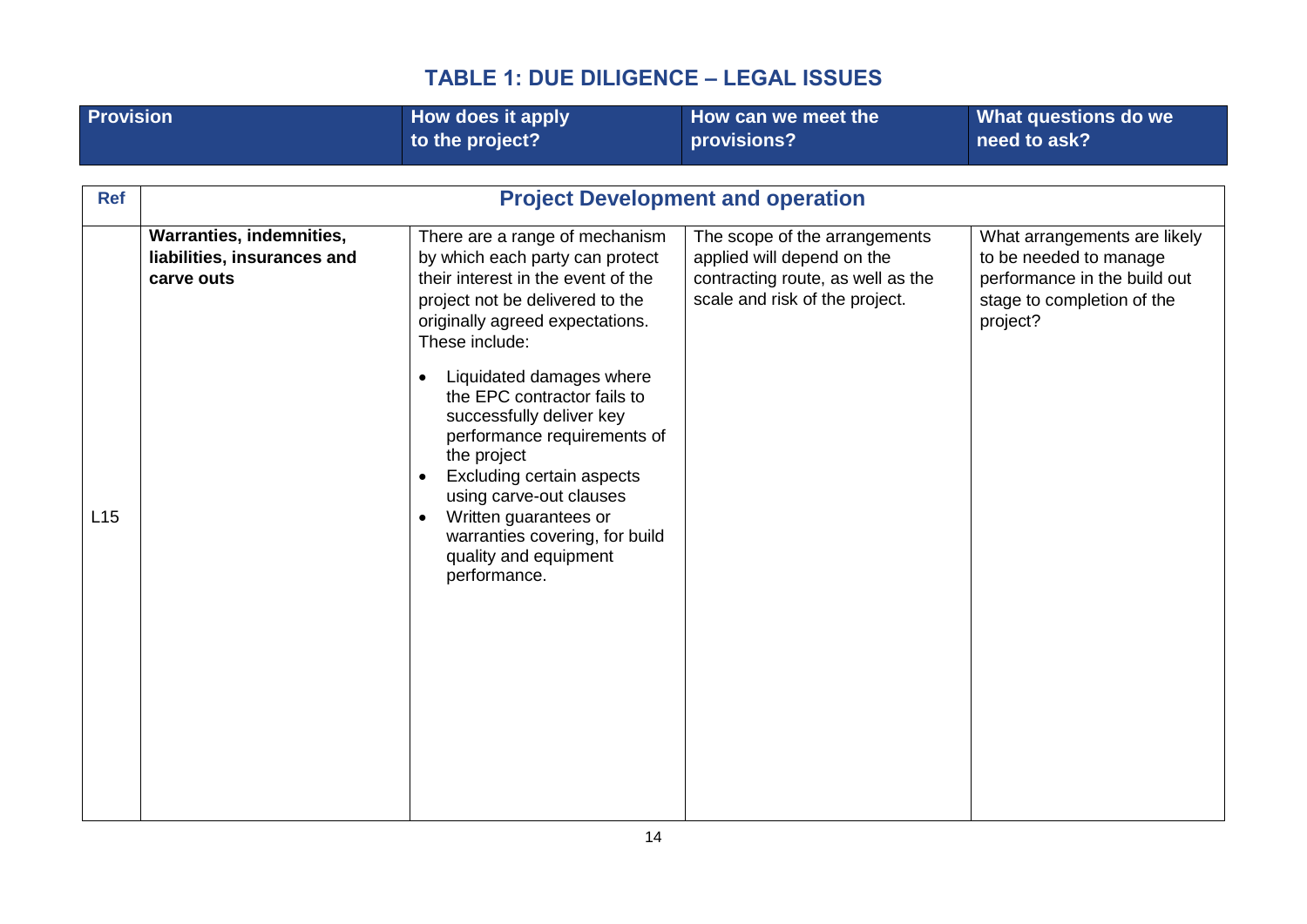<span id="page-14-0"></span>

| <b>Provision</b> |                                                                             | How does it apply<br>to the project?                                                                                                                                                                                                                     | How can we meet the<br>provisions?                                                                                                                                                      | What questions do we<br>need to ask?                 |
|------------------|-----------------------------------------------------------------------------|----------------------------------------------------------------------------------------------------------------------------------------------------------------------------------------------------------------------------------------------------------|-----------------------------------------------------------------------------------------------------------------------------------------------------------------------------------------|------------------------------------------------------|
| <b>Ref</b>       |                                                                             |                                                                                                                                                                                                                                                          | <b>Project Development and operation</b>                                                                                                                                                |                                                      |
|                  | Assignment and transfer of<br>rights, obligations and legal<br>arrangements | Particularly for larger capital<br>projects, Where the project is part<br>of an asset transfer (acquisition or<br>disposal), it is critical that all key<br>legal benefits and responsibilities<br>can be assigned to the intended<br>party on transfer. | The status of each key asset and<br>the impact of them changing<br>ownership during the projects<br>development and operational life<br>should be considered in the<br>detailed design. | Has an asset management<br>strategy been considered? |
| L16              |                                                                             | There may be points in the<br>development or operational life of<br>the project when selling parts or<br>all of the asset may be an<br>attractive option for the<br>organisation.                                                                        | Options should be considered with<br>any risks or opportunities that could<br>arise identified.                                                                                         |                                                      |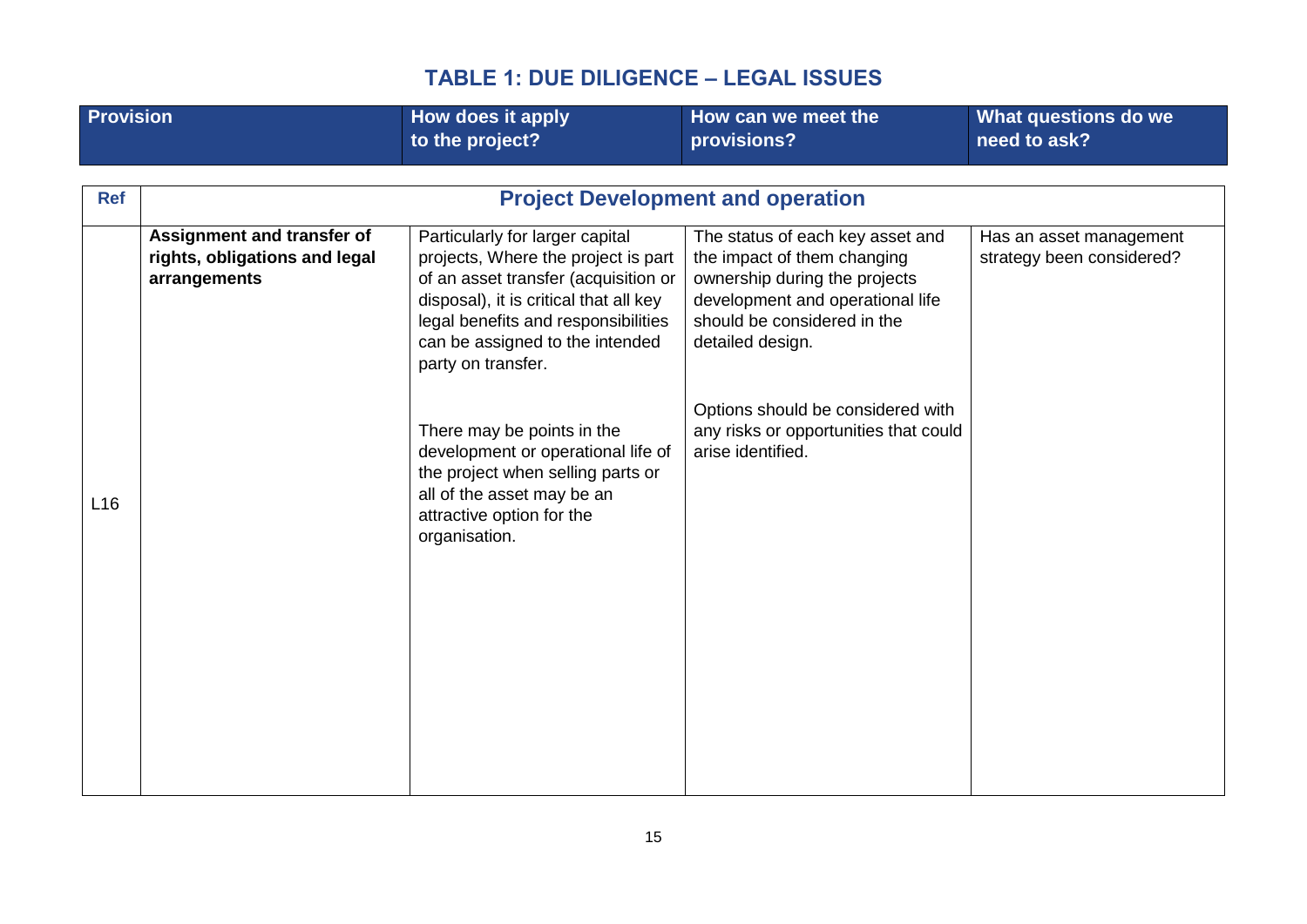| <b>Provision</b> |                                                    | How does it apply<br>to the project?                                                                                                  | How can we meet the<br>provisions?                                                                                                  | What questions do we<br>need to ask?                  |
|------------------|----------------------------------------------------|---------------------------------------------------------------------------------------------------------------------------------------|-------------------------------------------------------------------------------------------------------------------------------------|-------------------------------------------------------|
|                  |                                                    |                                                                                                                                       |                                                                                                                                     |                                                       |
| <b>Ref</b>       |                                                    |                                                                                                                                       | <b>Project Development and operation</b>                                                                                            |                                                       |
|                  | <b>Operation &amp; Maintenance</b><br>arrangements | Following completion of the<br>construction phase, the project<br>will move into its operational<br>phase. Operation and              | The O&M Contract will establish a<br>set of performance management<br>activities and minimum standards<br>to be met by the employed | Is an O&M arrangement<br>required?                    |
|                  |                                                    | maintenance can be treated in<br>several ways depending on the<br>risk/reward position of the                                         | contractor                                                                                                                          | How will it be procured?                              |
|                  |                                                    | owner/responsible organisation<br>for the asset:<br>In-house management where                                                         |                                                                                                                                     | What should be included in the<br>contract?           |
| L17              |                                                    | there is both capability and<br>capacity<br>Incorporate alongside the<br><b>EPC</b> contract<br>Let separately to the EPC<br>contract |                                                                                                                                     | What length of contract term<br>would be appropriate? |
|                  |                                                    |                                                                                                                                       |                                                                                                                                     |                                                       |
|                  |                                                    |                                                                                                                                       |                                                                                                                                     |                                                       |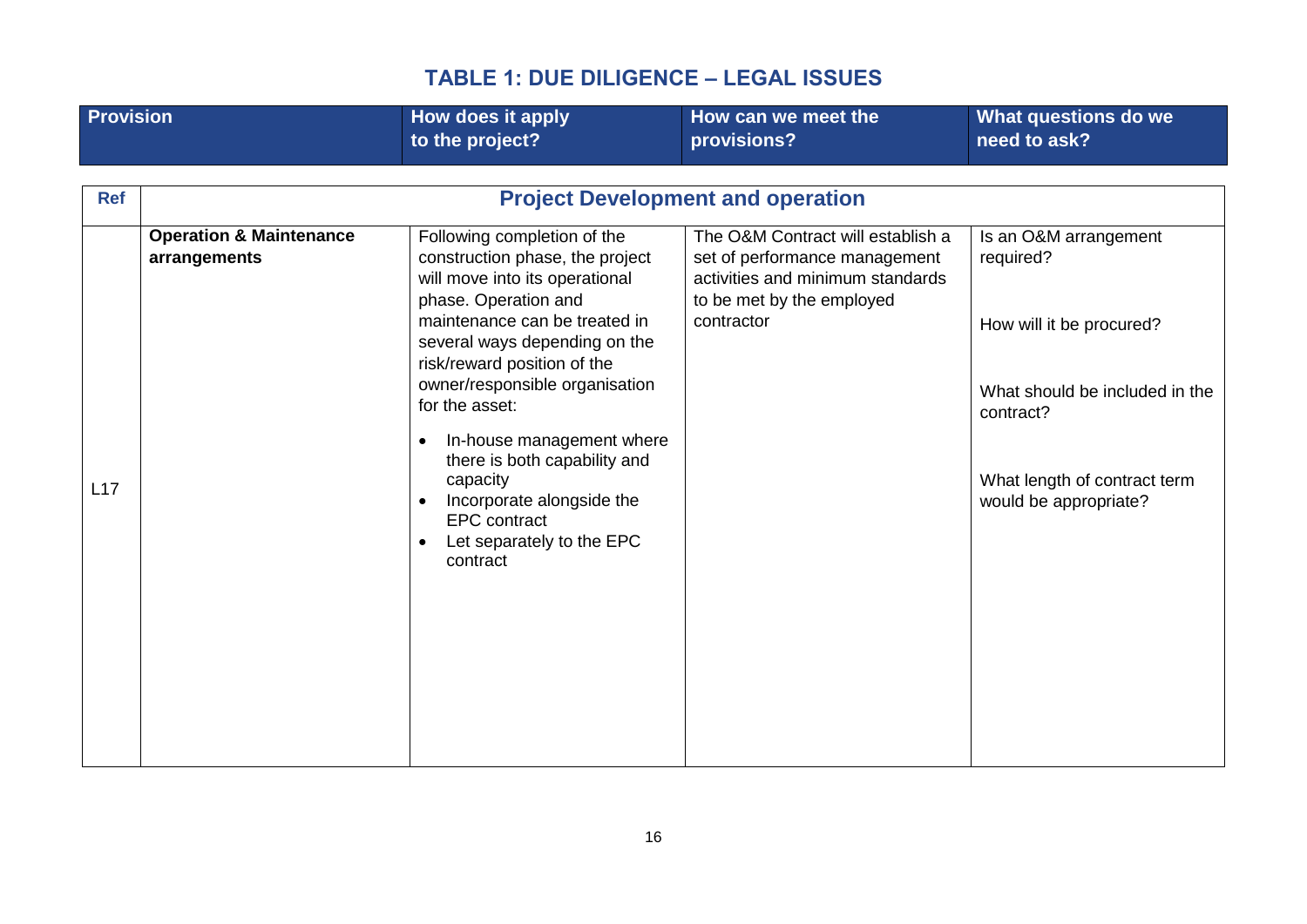<span id="page-16-1"></span><span id="page-16-0"></span>

| <b>Provision</b> |                              | How does it apply<br>to the project?                                                                                                                                                                                                                                                                                                                                                                                                                                             | How can we meet the<br>provisions?                                                                                                                                                                                                                                   | What questions do we<br>need to ask?                                                                                                                                                                                                                                                            |
|------------------|------------------------------|----------------------------------------------------------------------------------------------------------------------------------------------------------------------------------------------------------------------------------------------------------------------------------------------------------------------------------------------------------------------------------------------------------------------------------------------------------------------------------|----------------------------------------------------------------------------------------------------------------------------------------------------------------------------------------------------------------------------------------------------------------------|-------------------------------------------------------------------------------------------------------------------------------------------------------------------------------------------------------------------------------------------------------------------------------------------------|
|                  |                              |                                                                                                                                                                                                                                                                                                                                                                                                                                                                                  |                                                                                                                                                                                                                                                                      |                                                                                                                                                                                                                                                                                                 |
| <b>Ref</b>       |                              |                                                                                                                                                                                                                                                                                                                                                                                                                                                                                  | <b>Property and land</b>                                                                                                                                                                                                                                             |                                                                                                                                                                                                                                                                                                 |
| L18              | Land ownership               | Land ownership and property rights<br>can be a significant factor in the<br>success of a renewable energy<br>project. It can affect the financial<br>value of the project as determining<br>what the land can be used for.<br>Obtaining information about the<br>title, and other legal constraints on<br>the use of the development should<br>be part of the feasibility to establish<br>potential risks to the project and<br>who needs to be considered in any<br>engagement. | A Land Registry Search should be<br>undertaken at an early stage even<br>if the land is in your ownership to<br>establish the legal status. N.B. This<br>will only show information for<br>property transactions since 1993.                                         | Who owns the land in and<br>adjacent to the project?<br>What restrictions have been<br>placed on the use of the land?<br>Has a Land Registry search<br>been undertaken, or should one<br>be commissioned to establish<br>title ownership both for the<br>development site and adjacent<br>land? |
| L <sub>19</sub>  | <b>Restrictive covenants</b> | A restrictive covenant can apply to<br>the project or adjacent land which<br>could preclude or restrict the<br>project development. As a project<br>progresses, subject to the level of<br>public awareness, the level of risk<br>that a covenant is in place and<br>going to be triggered general falls.                                                                                                                                                                        | There are several options to<br>address the potential triggering of a<br>covenant:<br>Taking no action<br>$\bullet$<br>Negotiating a release<br>$\bullet$<br>Taking out insurance to<br>$\bullet$<br>compensate against loss<br>should the covenant be<br>triggered. | Are there any restrictive<br>covenants in place that could<br>affect the project development<br>or operation?                                                                                                                                                                                   |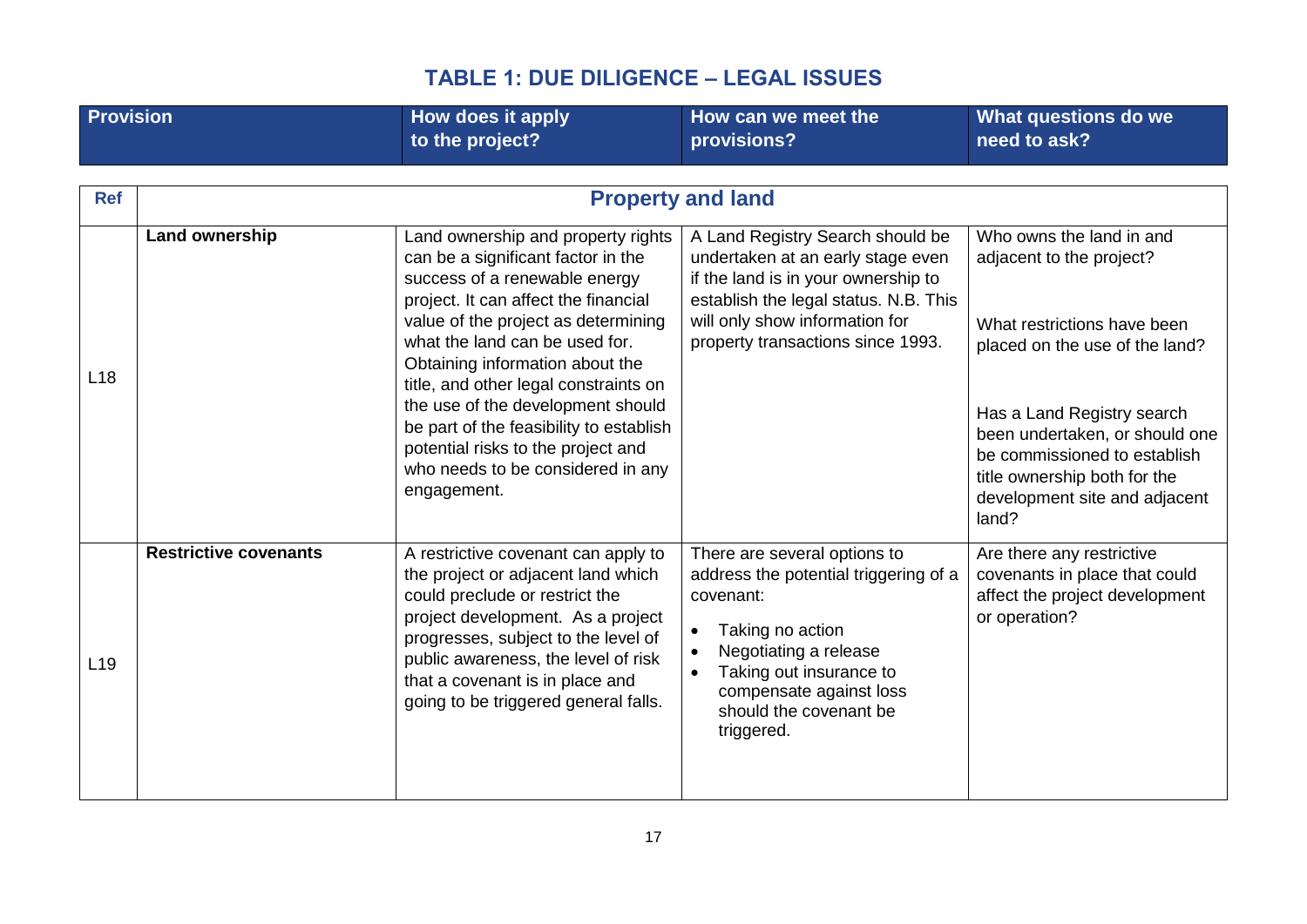| <b>Provision</b> |                                                                          | How does it apply<br>to the project?                                                                                                                                                                                                                                                                                 | How can we meet the<br>provisions?                                                                                                             | What questions do we<br>need to ask?                                                                                                                                                       |
|------------------|--------------------------------------------------------------------------|----------------------------------------------------------------------------------------------------------------------------------------------------------------------------------------------------------------------------------------------------------------------------------------------------------------------|------------------------------------------------------------------------------------------------------------------------------------------------|--------------------------------------------------------------------------------------------------------------------------------------------------------------------------------------------|
| <b>Ref</b>       |                                                                          |                                                                                                                                                                                                                                                                                                                      | <b>Property and land</b>                                                                                                                       |                                                                                                                                                                                            |
| L20              | <b>Church of England</b><br>ownership and rights over<br>land in England | The Church Commissioners, who<br>hold much of the Church of<br>England's investments, use<br>Ordnance Survey geographic tools<br>to manage their land assets and<br>mineral rights. See" Land<br>ownership" and "Mineral Rights"                                                                                     | A check should be undertaken to<br>establish whether they have an<br>interest in the development or any<br>land that could affect the project. | Has a Church Commissioners'<br>database search been<br>undertaken, or should one be<br>commissioned to establish title<br>ownership both for the<br>development site and adjacent<br>land? |
|                  | <b>Mineral rights</b>                                                    | Minerals are defined in the Town<br>and Country Planning act as "all<br>substances in or under land of a<br>kind ordinarily worked for removal<br>by underground or surface working,<br>except that it does not include peat<br>cut for purposes other than for<br>sale.'                                            | A Land Registry search should be<br>undertaken. See "Land<br>ownership".                                                                       |                                                                                                                                                                                            |
| L21              |                                                                          | With the exception of oil, gas, coal,<br>gold and silver, the state does not<br>own mineral rights in the UK.<br>Generally, minerals are held in<br>private ownership, and information<br>on mineral rights, where available,<br>is held by the Land Registry<br>together with details of land surface<br>ownership. |                                                                                                                                                |                                                                                                                                                                                            |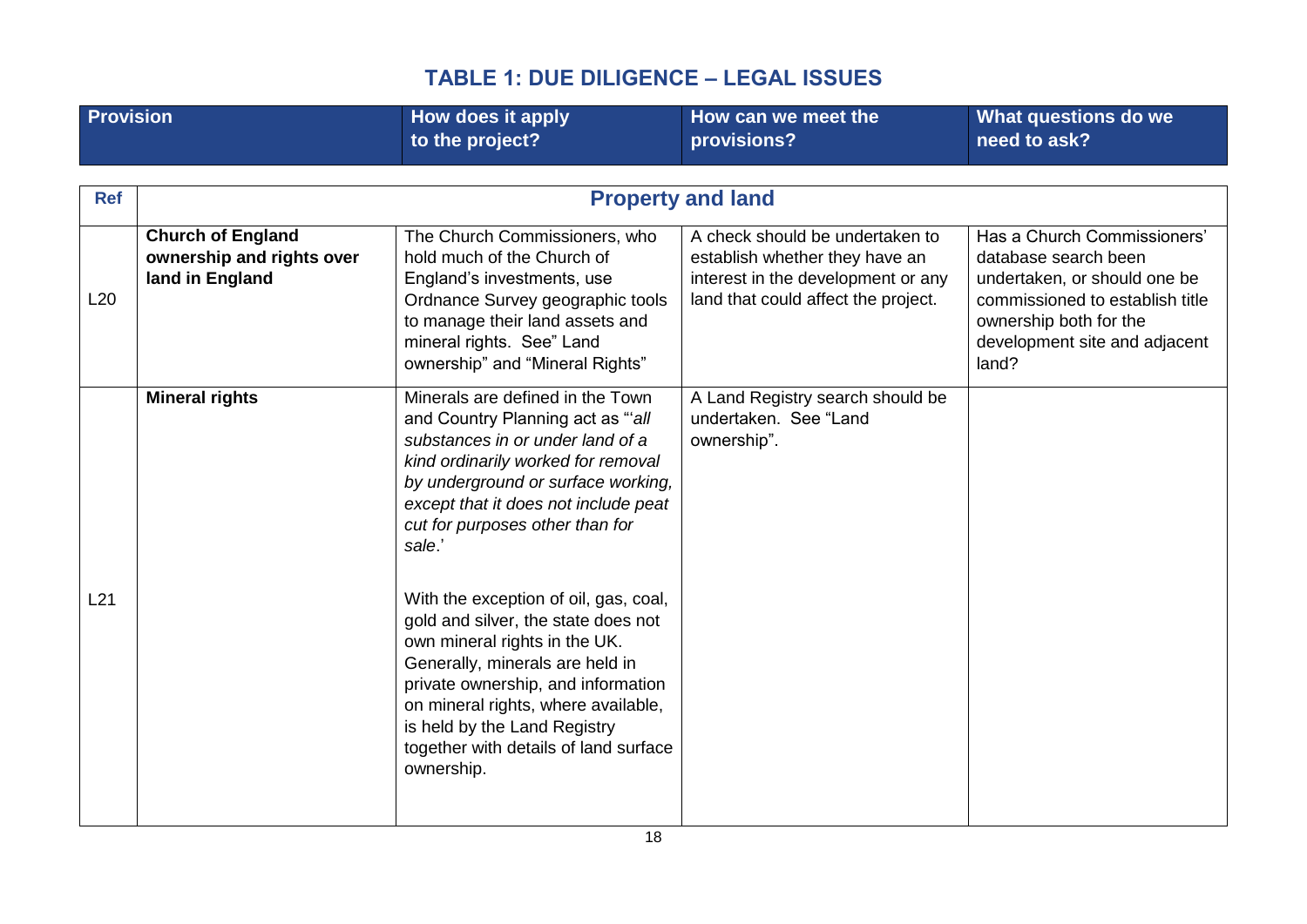| <b>Provision</b>  |                          | <b>How does it apply</b><br>to the project?                                                                                                                                                                                                                                                                    | How can we meet the<br>provisions?                                                                                                                                                                                                                                                                                                                                                                                                                                                  | What questions do we<br>need to ask?                                                                                                                                                                                                                                                      |
|-------------------|--------------------------|----------------------------------------------------------------------------------------------------------------------------------------------------------------------------------------------------------------------------------------------------------------------------------------------------------------|-------------------------------------------------------------------------------------------------------------------------------------------------------------------------------------------------------------------------------------------------------------------------------------------------------------------------------------------------------------------------------------------------------------------------------------------------------------------------------------|-------------------------------------------------------------------------------------------------------------------------------------------------------------------------------------------------------------------------------------------------------------------------------------------|
| <b>Ref</b><br>L22 | Access and rights of way | In addition to ownership, land may<br>be subject to third party access<br>rights, for example footpaths<br>allowing the public right of way, or<br>traversing of services by statutory<br>undertakings like utility companies<br>or other bodies like the<br>Environment Agency or Internal<br>Drainage Boards | <b>Property and land</b><br>A search including of Land Registry<br>and Local Authority Search should<br>highlight key information. This<br>should be considered at the<br>feasibility stage since the<br>information that they yield will<br>determine whether the project can<br>progress, the level of risk to the<br>project arising from specific issues<br>and help to inform risk<br>management strategies e.g. using<br>insurance as a tool to mitigate<br>potential claims. | Have Land Registry and local<br>authority searches been<br>undertaken?<br>If information has been<br>identified which could affect the<br>project has a risk management<br>strategy been developed<br>including identifying the options<br>available to mitigate specific<br>legal risks? |
|                   |                          |                                                                                                                                                                                                                                                                                                                |                                                                                                                                                                                                                                                                                                                                                                                                                                                                                     |                                                                                                                                                                                                                                                                                           |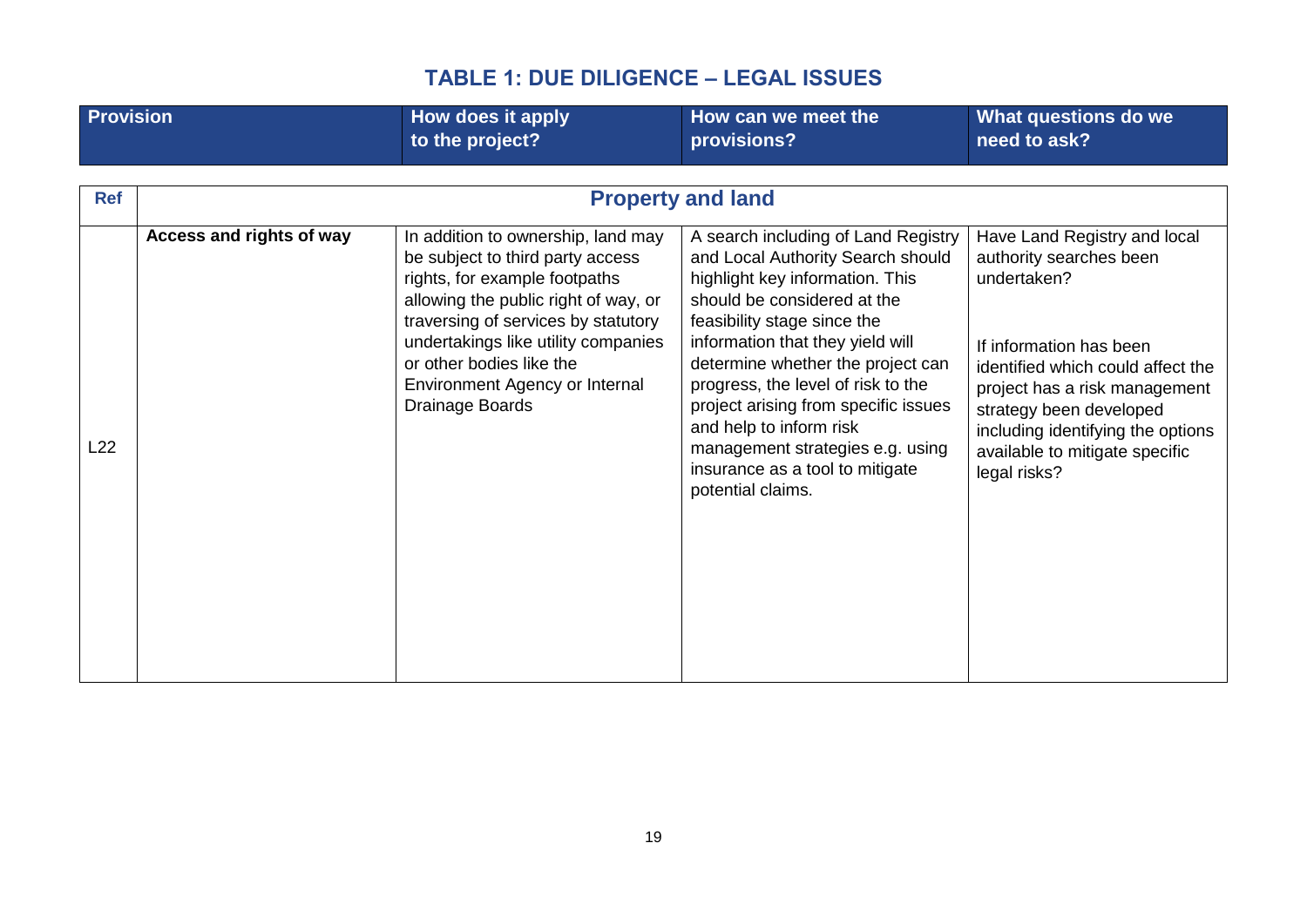<span id="page-19-1"></span><span id="page-19-0"></span>

| Provision      |                                                           | How does it apply to the<br>project?                                                                                                                                                                                                                                                      | How can we meet the<br>provisions?                                                                                                                                                                               | What questions do we<br>need to ask?                                                                                                                                                  |
|----------------|-----------------------------------------------------------|-------------------------------------------------------------------------------------------------------------------------------------------------------------------------------------------------------------------------------------------------------------------------------------------|------------------------------------------------------------------------------------------------------------------------------------------------------------------------------------------------------------------|---------------------------------------------------------------------------------------------------------------------------------------------------------------------------------------|
| <b>Ref</b>     |                                                           | Provisions associated with economic or financial policy                                                                                                                                                                                                                                   |                                                                                                                                                                                                                  |                                                                                                                                                                                       |
| C <sub>1</sub> | <b>Clean Growth</b><br>The Clean Growth Strategy<br>2017: | The Strategy calls for the public<br>sector to be a leader in reducing<br>carbon emissions, play a key role<br>in demonstrating best practice,<br>promoting transparency over<br>emissions reporting and catalysing<br>markets in energy efficiency by<br>implementing measures at scale. | The project should be designed to<br>ensure that it delivers clean growth<br>which demonstrates energy<br>efficiency and carbon reduction in<br>line with our commitments and<br>position as a community leader. | Does the project demonstrate<br>our leadership to improve<br>energy efficiency and carbon<br>reduction?                                                                               |
| C <sub>2</sub> | <b>Commercial/economic</b><br>strategic priorities        | Each project should take into<br>consideration of our strategic<br>objectives at project initiation and<br>as the project progresses.                                                                                                                                                     | As stated.                                                                                                                                                                                                       | Have we identified how our<br>project relates to our<br>organisation's strategic<br>objectives Does our project<br>satisfy the our commercial<br>and/or wider economic<br>objectives? |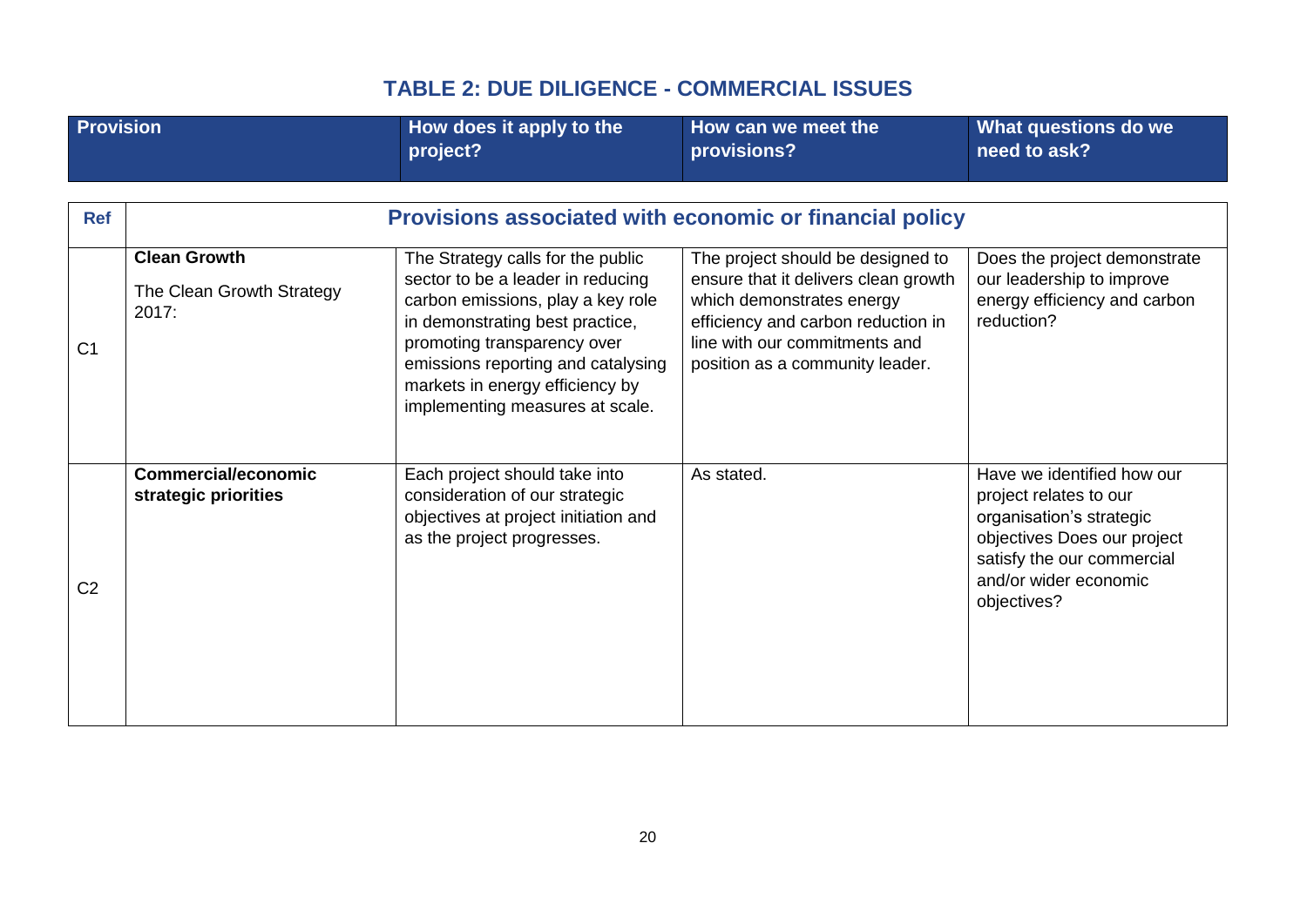<span id="page-20-0"></span>

| <b>Provision</b> |                                     | How does it apply to the<br>project?                                                                                                                                                                                                                                                                                  | How can we meet the<br>provisions?                                                                                                                                                              | What questions do we<br>need to ask?                                                                                                                                                            |
|------------------|-------------------------------------|-----------------------------------------------------------------------------------------------------------------------------------------------------------------------------------------------------------------------------------------------------------------------------------------------------------------------|-------------------------------------------------------------------------------------------------------------------------------------------------------------------------------------------------|-------------------------------------------------------------------------------------------------------------------------------------------------------------------------------------------------|
| <b>Ref</b>       |                                     | <b>Project Financing</b>                                                                                                                                                                                                                                                                                              |                                                                                                                                                                                                 |                                                                                                                                                                                                 |
| C <sub>3</sub>   | <b>Project finance arrangements</b> | The organisation will have a range<br>of options for financing the project<br>depending on our financial<br>strategy, strategic objectives, scale<br>of the investment and at what point<br>the project has reached in the<br>project phasing.<br>Project delivery structure should<br>inform financing arrangements. | Consideration of financing options<br>should be identified as early as<br>possible in the project<br>development. The options and<br>preferred route should be set out in<br>the Business Case. | Is there a project financing plan<br>covering each project stage?<br>Concept<br>Up to business case<br>Development<br>Build-out<br>$\bullet$<br>Operational<br>Life-cycling<br>Decommissioning. |
| C <sub>4</sub>   | <b>Financial returns</b>            | In general, each key strategic<br>project is considered on its own<br>individual merits. However, it is<br>envisaged that each project should<br>be considered against a set of<br>investment outcomes set out in the<br>organisation's investment strategy.                                                          | Each project should take into<br>consideration each of the<br>investment outcomes in at project<br>initiation.                                                                                  | Does our project satisfy one or<br>more of the organisation's<br>financial outcomes?                                                                                                            |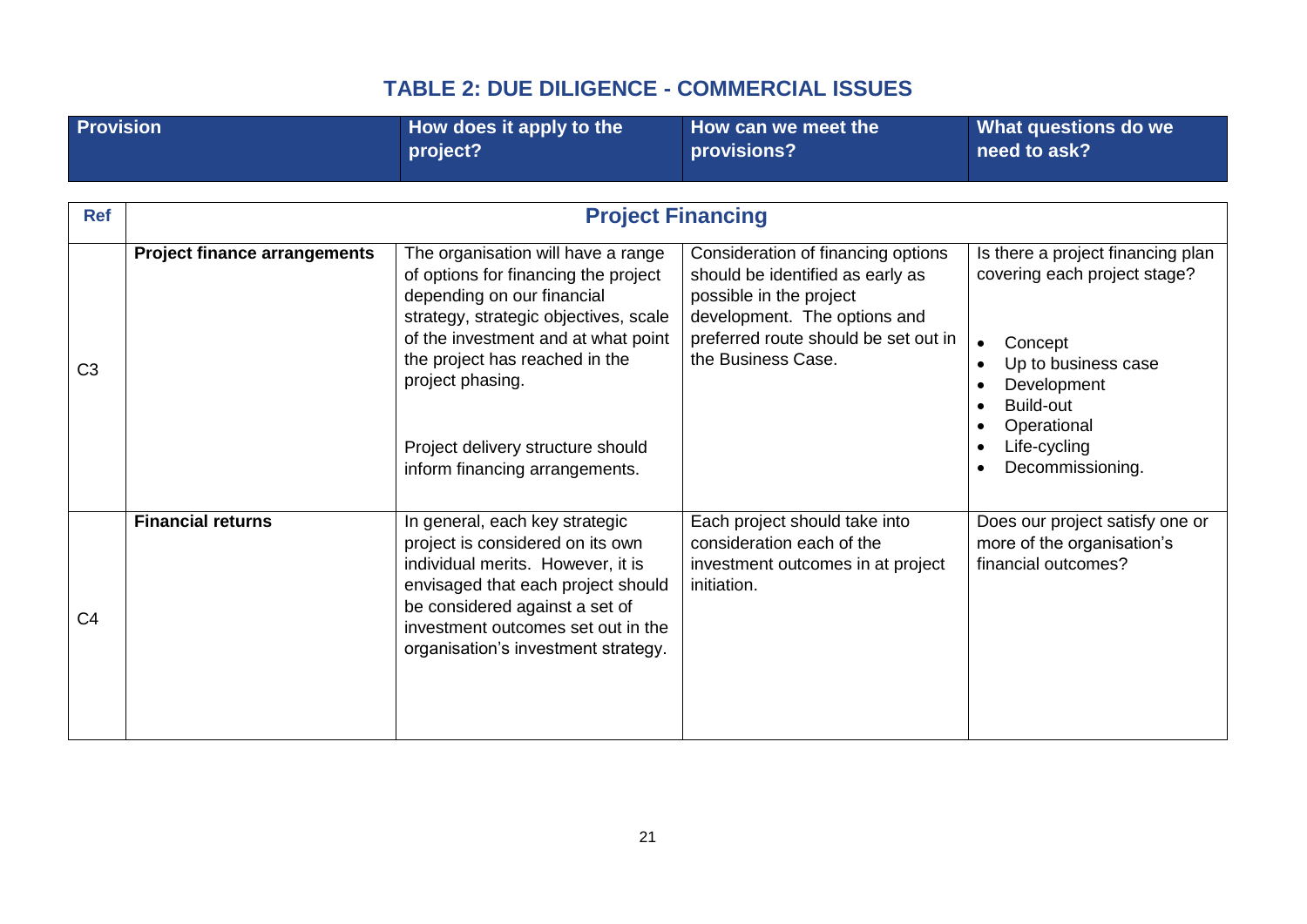|                | <b>Provision</b>                 | How does it apply to the<br>project?                                                                                                                                                                                                                                                                                                                                                                                                                                                                                                                                    | How can we meet the<br>provisions?                                                                                                                                                                                                                                           | What questions do we<br>need to ask?                                                                                                                                                                                                                                                                                                                                                                                     |
|----------------|----------------------------------|-------------------------------------------------------------------------------------------------------------------------------------------------------------------------------------------------------------------------------------------------------------------------------------------------------------------------------------------------------------------------------------------------------------------------------------------------------------------------------------------------------------------------------------------------------------------------|------------------------------------------------------------------------------------------------------------------------------------------------------------------------------------------------------------------------------------------------------------------------------|--------------------------------------------------------------------------------------------------------------------------------------------------------------------------------------------------------------------------------------------------------------------------------------------------------------------------------------------------------------------------------------------------------------------------|
| <b>Ref</b>     |                                  |                                                                                                                                                                                                                                                                                                                                                                                                                                                                                                                                                                         | <b>Income generation</b>                                                                                                                                                                                                                                                     |                                                                                                                                                                                                                                                                                                                                                                                                                          |
| C <sub>5</sub> | <b>Energy sales arrangements</b> | Options for power sales:<br>Self-consumption "behind the<br>meter"<br>To the wholesale market using<br>a commercial Power Purchase<br>Agreement (PPA) with a<br>licensed supplier or energy<br>trading business<br>To a third party offtaker via a<br>private wire using a private<br>Power Purchase agreement<br>"Sleeved" either to your own<br>organisation or a third party via<br>a licensed supplier.<br>Options for heat sales:<br>Self-consumption<br>To an offtaker using a heat<br>sales agreement<br>Value bundled into property<br>tenancy/rental agreement | This will depend on the nature of<br>the contractual relationship. Each<br>sales option has a different<br>revenue profile based on risk and<br>the state of the market or<br>consumption tariff at the time of<br>entry and at each review point<br>during any agreed term. | What is our appetite for<br>revenue generation?<br>Is there a potential power or<br>heat offtaker in proximity?<br>What contractual flexibility do<br>we require?<br>What length of term do we wish<br>to enter into?<br>What other benefits do we wish<br>to gain e.g. embedded cost<br>avoidance, community benefit?<br>What is the potential offtaker's<br>energy requirements and long-<br>term operating viability? |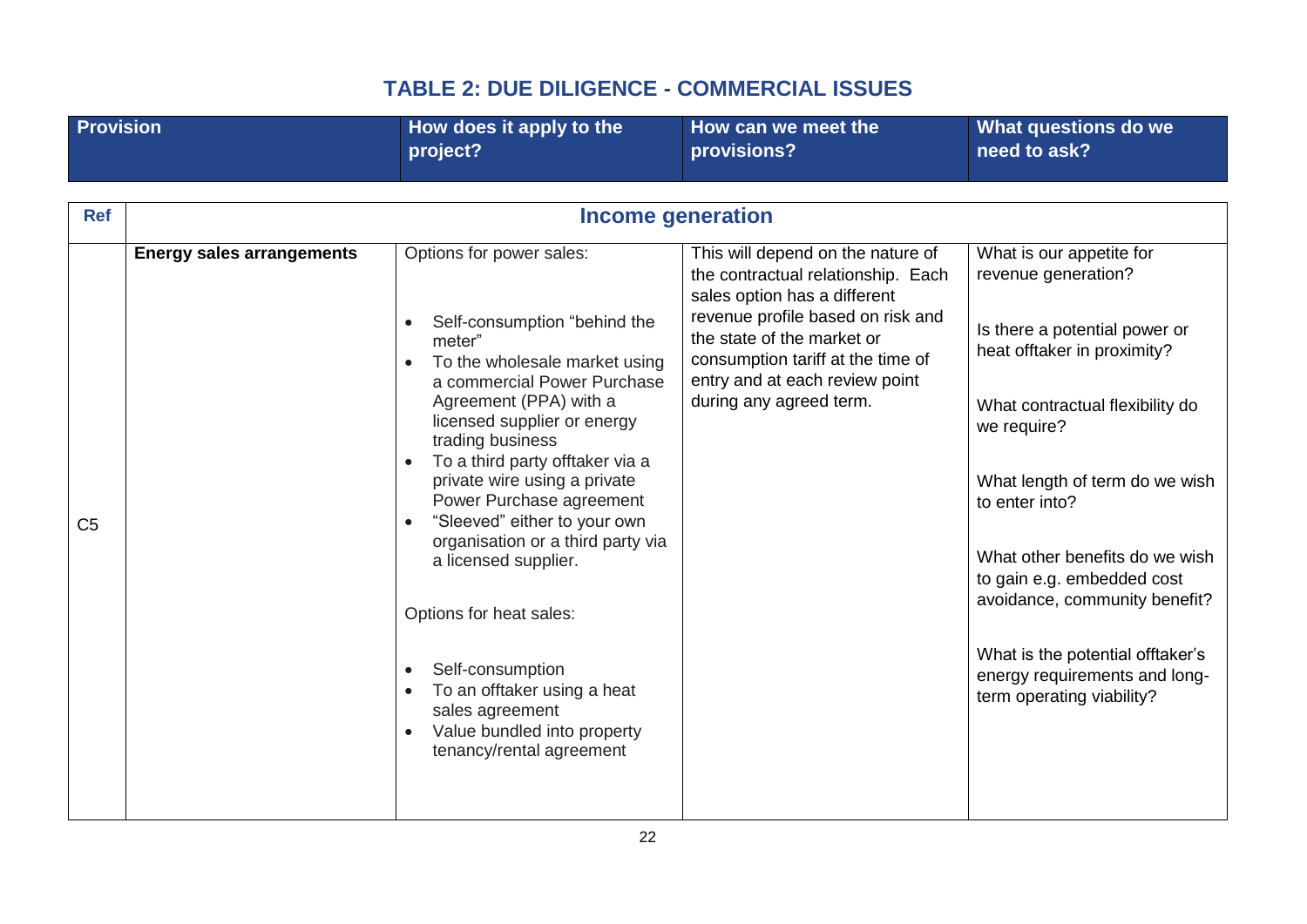| <b>Provision</b> |                                                                                                                                                  | How does it apply to the<br>project?                                                                                                                                                                                                                                                                                                                                                      | How can we meet the<br>provisions?                                                                                                  | What questions do we<br>need to ask?                     |
|------------------|--------------------------------------------------------------------------------------------------------------------------------------------------|-------------------------------------------------------------------------------------------------------------------------------------------------------------------------------------------------------------------------------------------------------------------------------------------------------------------------------------------------------------------------------------------|-------------------------------------------------------------------------------------------------------------------------------------|----------------------------------------------------------|
|                  |                                                                                                                                                  |                                                                                                                                                                                                                                                                                                                                                                                           |                                                                                                                                     |                                                          |
| <b>Ref</b>       |                                                                                                                                                  | <b>Income generation</b>                                                                                                                                                                                                                                                                                                                                                                  |                                                                                                                                     |                                                          |
|                  | Income generation<br>opportunities arising from<br>participating in the energy<br>$market -$                                                     | The Capacity Market's remit is to<br>ensure that sufficient firm capacity<br>has been contracted to avoid a<br>supply shortfall during periods of                                                                                                                                                                                                                                         | The project may be able to factor<br>revenue stacks into the financial<br>model alongside power sales.<br>However, these are highly | What revenue streams are<br>compatible with our project? |
|                  |                                                                                                                                                  | high demand.                                                                                                                                                                                                                                                                                                                                                                              | competitive and volatile in respect<br>of price and contract term.                                                                  | Can the value be calculated?                             |
| C6               | <b>Capacity Market</b><br>$\bullet$<br><b>Contracts for Difference</b><br>$\bullet$<br><b>Ancillary and Flexibility</b><br>$\bullet$<br>services | Contracts for Difference (CfD)<br>scheme, which provides support for<br>new low carbon electricity<br>generation projects. By agreeing<br>fixed rates for a certain number of<br>years, settled at auctions, CfD is<br>aimed at incentivising companies<br>to commit to producing low-carbon<br>energy.                                                                                   |                                                                                                                                     | How stable or the revenues that<br>could be generated?   |
|                  |                                                                                                                                                  | To keep the network in balance<br>(voltage and frequency), the<br>Transmission and more recently<br>the Distribution Network operators<br>pay those who can provide<br>demand flexibility, either by<br>reducing demand or increasing or<br>storing generated power to be put<br>onto the network when conditions<br>require it. These services are let<br>under open tendered contracts. |                                                                                                                                     |                                                          |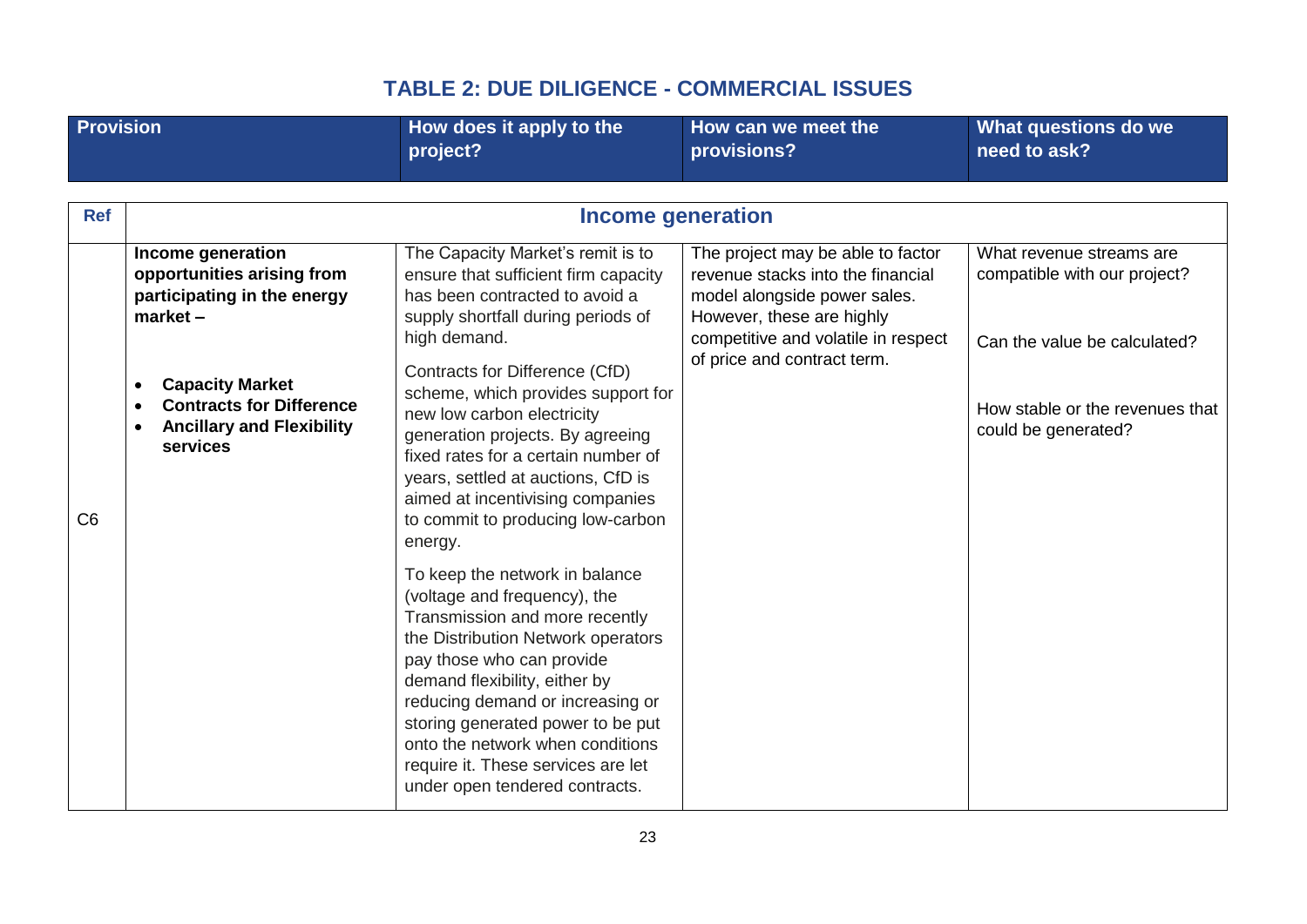| <b>Provision</b> |                              | How does it apply to the<br>project?                                                                                                                                                                                                                                                                                                 | How can we meet the<br>provisions?                                                                                                                                                        | What questions do we<br>need to ask?                                                                                                                                                                   |
|------------------|------------------------------|--------------------------------------------------------------------------------------------------------------------------------------------------------------------------------------------------------------------------------------------------------------------------------------------------------------------------------------|-------------------------------------------------------------------------------------------------------------------------------------------------------------------------------------------|--------------------------------------------------------------------------------------------------------------------------------------------------------------------------------------------------------|
| <b>Ref</b>       | Acquisitions and disposal of | <b>Acquisitions and disposals</b><br>The project may involve a capital                                                                                                                                                                                                                                                               | The project team should establish                                                                                                                                                         | What capital assets will we                                                                                                                                                                            |
| C <sub>7</sub>   | assets                       | asset like a solar farm or wind<br>turbine. These assets can be<br>bought, sold, shared, leased or<br>franchised under a range of<br>governance structures and<br>contractual arrangements. The<br>organisation may maintain its own<br>assets on an asset register in<br>accordance with an asset<br>management strategy or policy. | whether any assets will be required<br>to deliver the project and what<br>would be the potions for their<br>provision.<br>These provisions can be changed<br>throughout the project life. | need to deliver the project?<br>What options should we<br>consider for their provision?<br>What strategies should we<br>consider for their management<br>during and at the end of the<br>project life? |
|                  |                              | How capital assets are provided<br>will affect how they are accounted<br>for in the financial model, for<br>example affecting borrowing<br>arrangements, taxation and capital<br>allowances.                                                                                                                                         |                                                                                                                                                                                           | What financial and taxation<br>assumptions will we need to<br>take account of during the<br>project life?                                                                                              |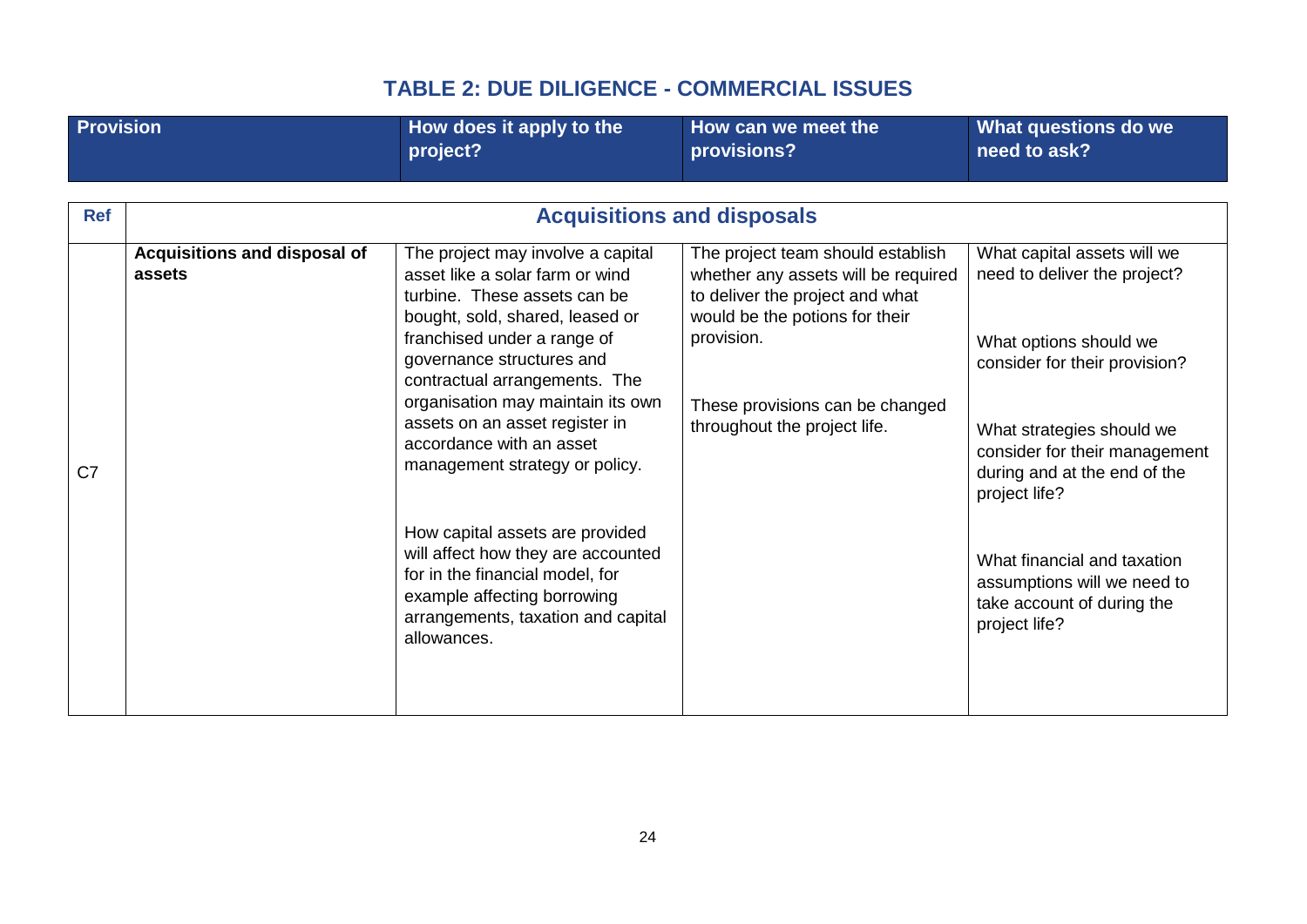<span id="page-24-0"></span>

| <b>Provision</b> |                 | How does it apply to the<br>project?                                                                                                                                                                                                                              | How can we meet the<br>provisions?                                                                                                         | What questions do we<br>need to ask?                         |
|------------------|-----------------|-------------------------------------------------------------------------------------------------------------------------------------------------------------------------------------------------------------------------------------------------------------------|--------------------------------------------------------------------------------------------------------------------------------------------|--------------------------------------------------------------|
| <b>Ref</b>       |                 |                                                                                                                                                                                                                                                                   | <b>Taxation</b>                                                                                                                            |                                                              |
|                  | <b>Taxation</b> | These include, but are not<br>restricted to the following:                                                                                                                                                                                                        | Tax is a complex area requiring<br>specialist knowledge. The nature<br>and operating status of your<br>organisation will affect what taxes | What will be the likely delivery<br>options for the project? |
|                  |                 | Capital allowances arise as a<br>result of expenditure on<br>plant and machinery and can<br>be used by a taxpayer as a                                                                                                                                            | are liable and reliefs or allowances<br>are available.                                                                                     | What taxation arrangements<br>will apply?                    |
|                  |                 | deduction against taxable<br>profits over a period of time.<br>Stamp Duty Land Tax is<br>$\bullet$                                                                                                                                                                |                                                                                                                                            | How do we take account of tax<br>in our financial model?     |
| C <sub>8</sub>   |                 | payable on the grant of a lease<br>over the land on which the<br>project will operate.                                                                                                                                                                            |                                                                                                                                            |                                                              |
|                  |                 | VAT - Services are generally<br>subject to 20%. Electricity<br>supply sales are generally<br>standard rated (at 20%) with a<br>reduced rate (of 5%) for<br>supplies into residential<br>properties. The status of the<br>organisation may affect its tax<br>rate. |                                                                                                                                            |                                                              |
|                  |                 |                                                                                                                                                                                                                                                                   |                                                                                                                                            |                                                              |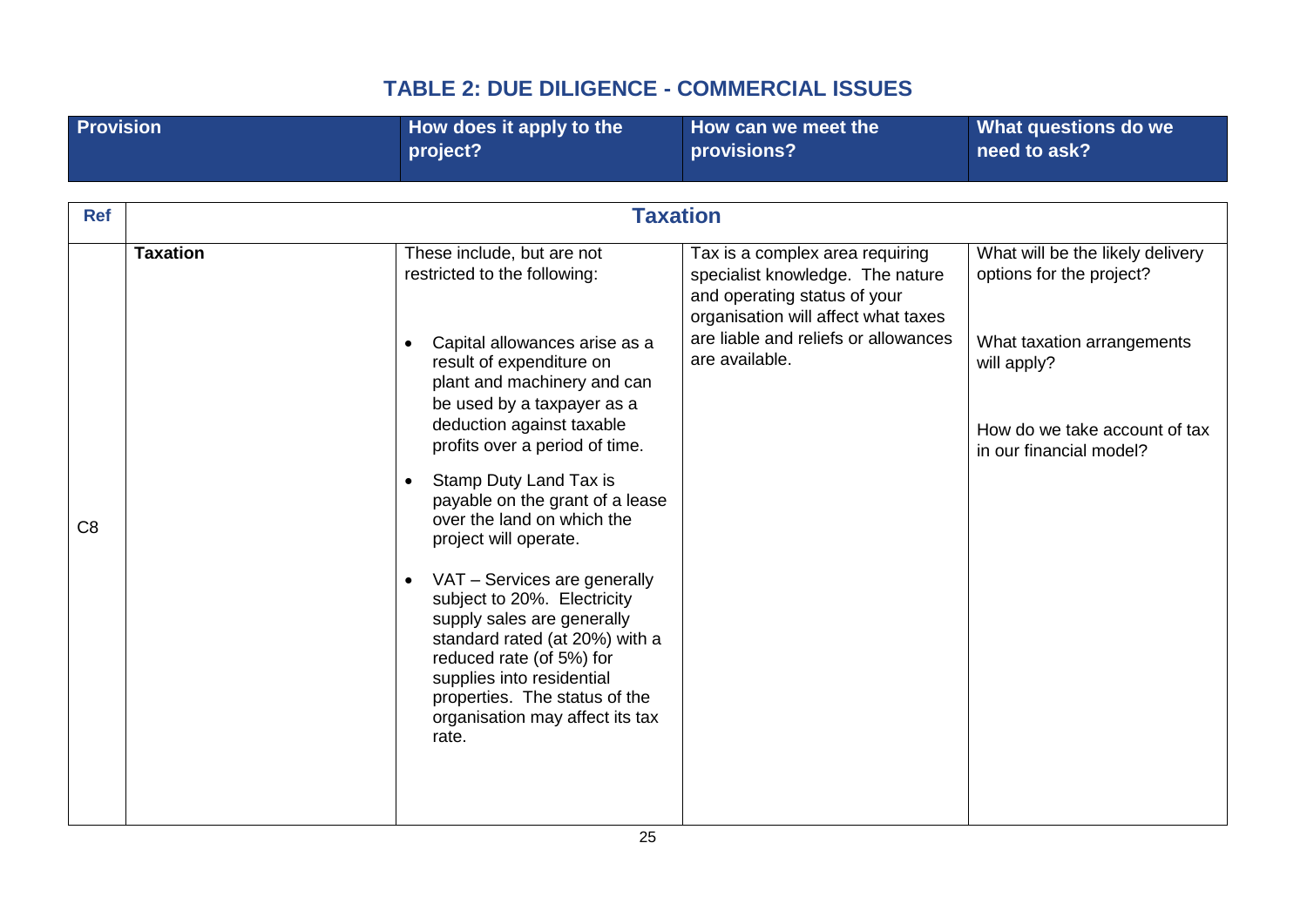| <b>Provision</b> |                             | How does it apply to the<br>project?                                                                                                                                                                                                                          | How can we meet the<br>provisions? | What questions do we<br>need to ask? |
|------------------|-----------------------------|---------------------------------------------------------------------------------------------------------------------------------------------------------------------------------------------------------------------------------------------------------------|------------------------------------|--------------------------------------|
| <b>Ref</b>       |                             |                                                                                                                                                                                                                                                               | <b>Taxation</b>                    |                                      |
|                  |                             |                                                                                                                                                                                                                                                               |                                    |                                      |
|                  | <b>Taxation (continued)</b> | <b>Business Rates - energy</b><br>$\bullet$<br>projects have different rateable<br>values and the rate will also be<br>affected by the status of the<br>organisation which is liable.<br>Corporation Tax is tax imposed<br>on the net income of a<br>company. |                                    |                                      |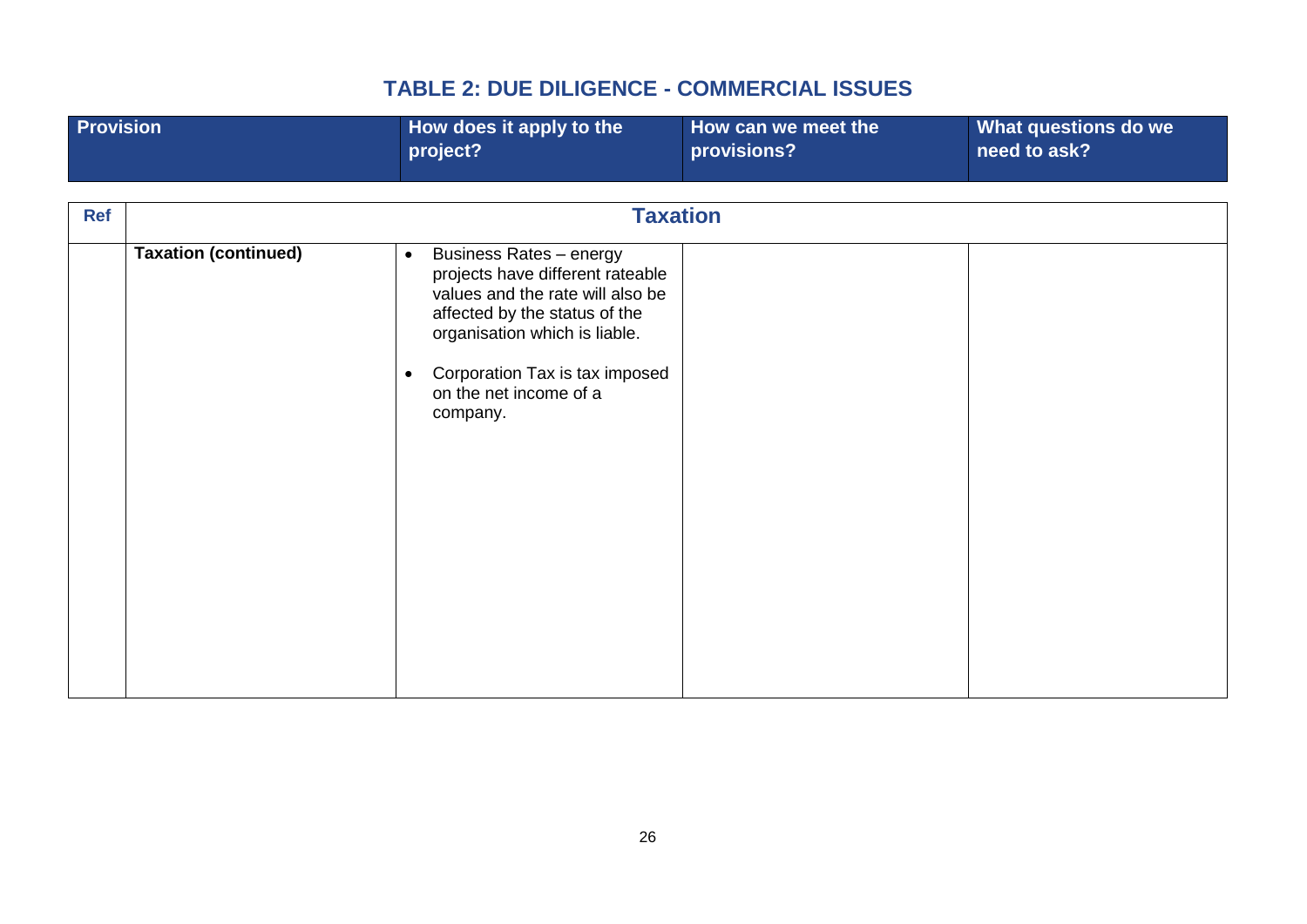| <b>Provision</b> |                                               | How does it apply to the<br>project?                                                                                                                                                                                                                                                                                                                                 | How can we meet the<br>provisions? | What questions do we<br>need to ask?                                                                                                                                                                              |  |  |
|------------------|-----------------------------------------------|----------------------------------------------------------------------------------------------------------------------------------------------------------------------------------------------------------------------------------------------------------------------------------------------------------------------------------------------------------------------|------------------------------------|-------------------------------------------------------------------------------------------------------------------------------------------------------------------------------------------------------------------|--|--|
| <b>Ref</b>       | <b>Community participation and benefit</b>    |                                                                                                                                                                                                                                                                                                                                                                      |                                    |                                                                                                                                                                                                                   |  |  |
| C <sub>9</sub>   | <b>Community participation and</b><br>benefit | There are a range of options that<br>allow the local community to<br>participate in the project:<br><b>Neighbours</b><br>$\bullet$<br>Consultees in statutory or<br>voluntary engagement activities<br>Recipients of one-off or regular<br>$\bullet$<br>funding from the project<br>revenue<br>Investors<br>Development partners<br>Operating partners.<br>$\bullet$ |                                    | What role do we see the local<br>community playing in our<br>project?<br>Have we engaged with the local<br>community?<br>If not, will we engage and if so<br>at what point in the project<br>development process? |  |  |
|                  |                                               |                                                                                                                                                                                                                                                                                                                                                                      |                                    |                                                                                                                                                                                                                   |  |  |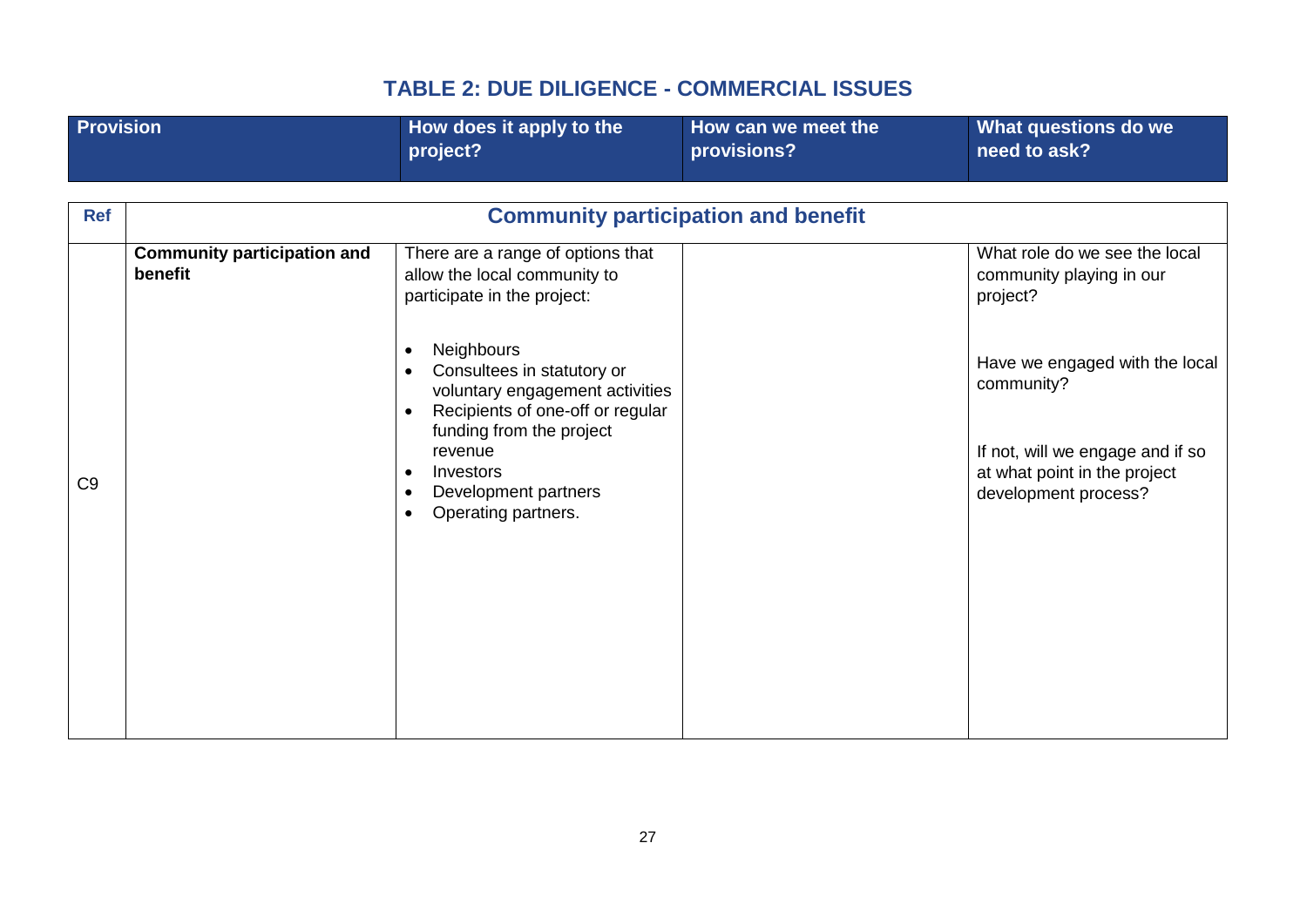<span id="page-27-0"></span>

| <b>Provision</b> |                                                                                                                                                                                                                                                                                                                                                                                                                                                                                                                                                                                | How does it apply to the<br>project?                                                                                                                                                                                                                                                                                                                                                                                                               | How can we meet the<br>provisions?                                                               | What questions do we<br>need to ask?                                                                                                                                                                                                         |  |  |
|------------------|--------------------------------------------------------------------------------------------------------------------------------------------------------------------------------------------------------------------------------------------------------------------------------------------------------------------------------------------------------------------------------------------------------------------------------------------------------------------------------------------------------------------------------------------------------------------------------|----------------------------------------------------------------------------------------------------------------------------------------------------------------------------------------------------------------------------------------------------------------------------------------------------------------------------------------------------------------------------------------------------------------------------------------------------|--------------------------------------------------------------------------------------------------|----------------------------------------------------------------------------------------------------------------------------------------------------------------------------------------------------------------------------------------------|--|--|
|                  |                                                                                                                                                                                                                                                                                                                                                                                                                                                                                                                                                                                |                                                                                                                                                                                                                                                                                                                                                                                                                                                    |                                                                                                  |                                                                                                                                                                                                                                              |  |  |
| <b>Ref</b>       |                                                                                                                                                                                                                                                                                                                                                                                                                                                                                                                                                                                | <b>Policy obligations</b>                                                                                                                                                                                                                                                                                                                                                                                                                          |                                                                                                  |                                                                                                                                                                                                                                              |  |  |
| T <sub>1</sub>   | <b>Environmental policy</b><br>considerations<br>The UK Climate Change Act 2008<br>established a target for the UK to<br>reduce its emissions by at least<br>80% from 1990 levels by 2050.<br>The resulting UK carbon budgets<br>are also consistent with<br>reductions needed to meet the<br>Paris Climate Change Agreement:<br>to limit global warming to below<br>2°C with ambition to not exceed<br>$1.5^{\circ}$ C.<br>Home Energy Conservation Act<br>1995.<br>Climate Emergency declarations/<br>net zero carbon targets.<br>Organisational strategies and<br>policies. | Your organisation will fall under<br>nationally set obligations and<br>commitments to reduce its carbon<br>emissions and energy use in its<br>own operations and in the<br>community.<br>In addition, your organisation may<br>also have taken decisions to adopt<br>environmental standards, targets or<br>implement systems to manage its<br>environmental performance<br>including its use of energy and<br>reduce Greenhouse Gas<br>emissions. | Each relevant project should<br>identify the carbon reduction<br>potential at feasibility stage. | Does the project contribute to<br>carbon emission reduction<br>targets or other statutory or<br>locally adopted policies relating<br>to carbon or energy?<br>Is the project likely to have an<br>impact on energy in the wider<br>community? |  |  |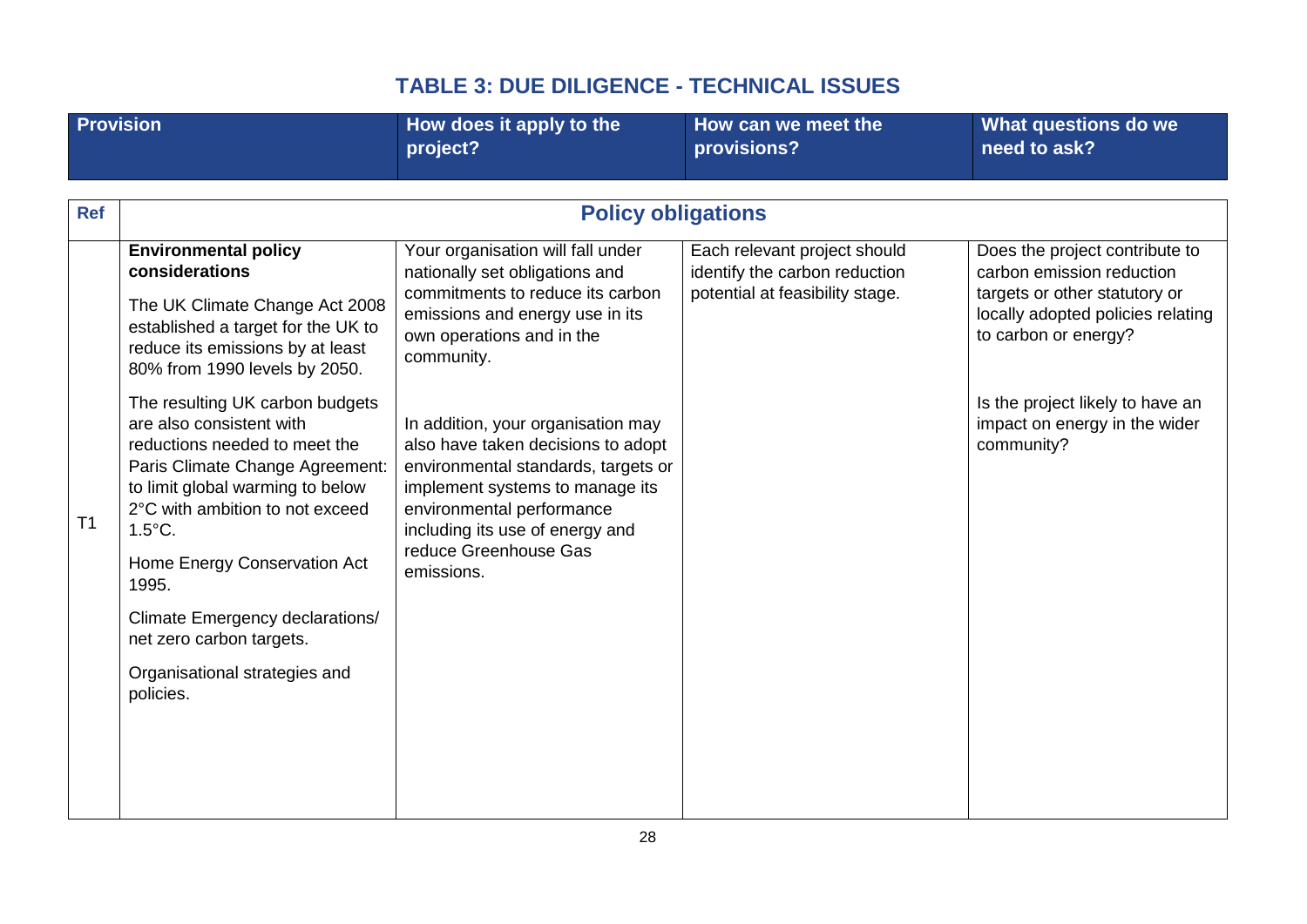<span id="page-28-0"></span>

| <b>Provision</b> |                                                   | How does it apply to the<br>project?                                                                                                                     | How can we meet the<br>provisions?                                       | What questions do we<br>need to ask?                                                                    |
|------------------|---------------------------------------------------|----------------------------------------------------------------------------------------------------------------------------------------------------------|--------------------------------------------------------------------------|---------------------------------------------------------------------------------------------------------|
|                  |                                                   |                                                                                                                                                          |                                                                          |                                                                                                         |
| <b>Ref</b>       |                                                   | <b>Policy obligations</b>                                                                                                                                |                                                                          |                                                                                                         |
|                  | <b>Planning policy and related</b><br>regulations | The project may be subject to<br>policies adopted by the Local<br>planning Authority in response to<br>the National Planning Policy<br>Framework (NPPF). | Each project should consider the<br>national and local planning context. | Is the project likely to be subject<br>to local planning policies?                                      |
|                  |                                                   |                                                                                                                                                          |                                                                          | Does the site in any areas of<br>constraint or special<br>designation?                                  |
| T <sub>2</sub>   |                                                   |                                                                                                                                                          |                                                                          | Is it likely to require a screening<br>opinion under the<br><b>Environmental Impact</b><br>Regulations? |
|                  |                                                   |                                                                                                                                                          |                                                                          |                                                                                                         |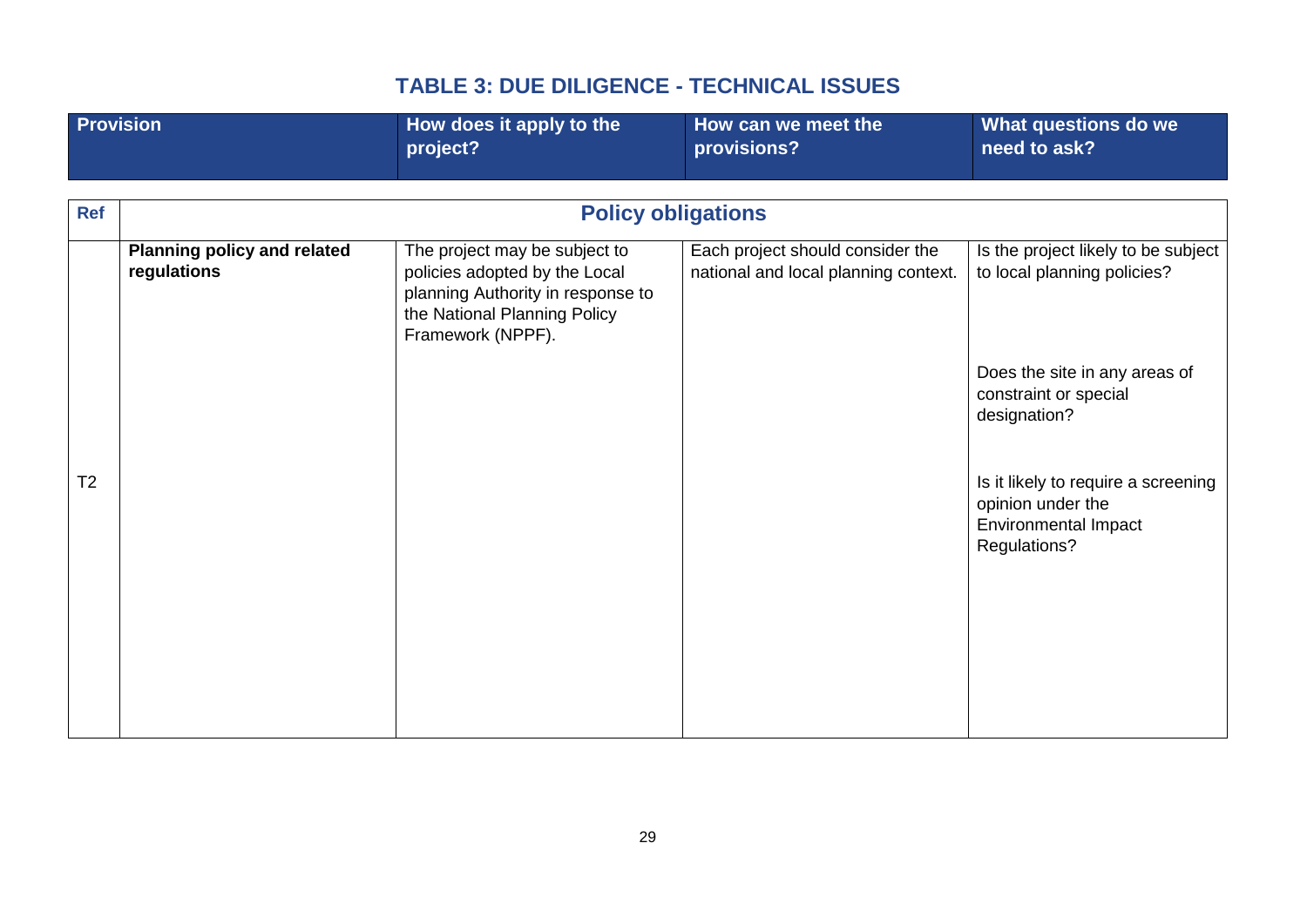<span id="page-29-0"></span>

| <b>Provision</b> |                              | How does it apply to the<br>project?                                                                                                                                                                                  | How can we meet the<br>provisions?                                                                                                                                                                    | What questions do we<br>need to ask?                                                                                     |
|------------------|------------------------------|-----------------------------------------------------------------------------------------------------------------------------------------------------------------------------------------------------------------------|-------------------------------------------------------------------------------------------------------------------------------------------------------------------------------------------------------|--------------------------------------------------------------------------------------------------------------------------|
|                  |                              |                                                                                                                                                                                                                       |                                                                                                                                                                                                       |                                                                                                                          |
|                  |                              |                                                                                                                                                                                                                       |                                                                                                                                                                                                       |                                                                                                                          |
| <b>Ref</b>       |                              | <b>Physical state of the environment</b>                                                                                                                                                                              |                                                                                                                                                                                                       |                                                                                                                          |
|                  | Site physical considerations | Any development will have an<br>impact on and in turn be impacted<br>by the local area, dependent on the<br>nature of the development and the<br>local geography. Factors for<br>consideration include the following: | These issues as a minimum should<br>form part of the feasibility<br>assessment of the project. Any<br>risks, or opportunities for<br>enhancement, should be identified<br>and quantified if possible. | Have these issues been<br>identified in the project<br>development process?<br>At what point will they be<br>considered? |
| T <sub>3</sub>   |                              | Topography<br>Flooding, water and drainage<br>biodiversity issues<br>Land condition<br>Visibility and visual appearance<br>Noise and vibration.                                                                       | More detailed assessment and<br>evaluation can then be costed into<br>future phases of the project<br>development.                                                                                    | How will we gather and assess<br>the information?                                                                        |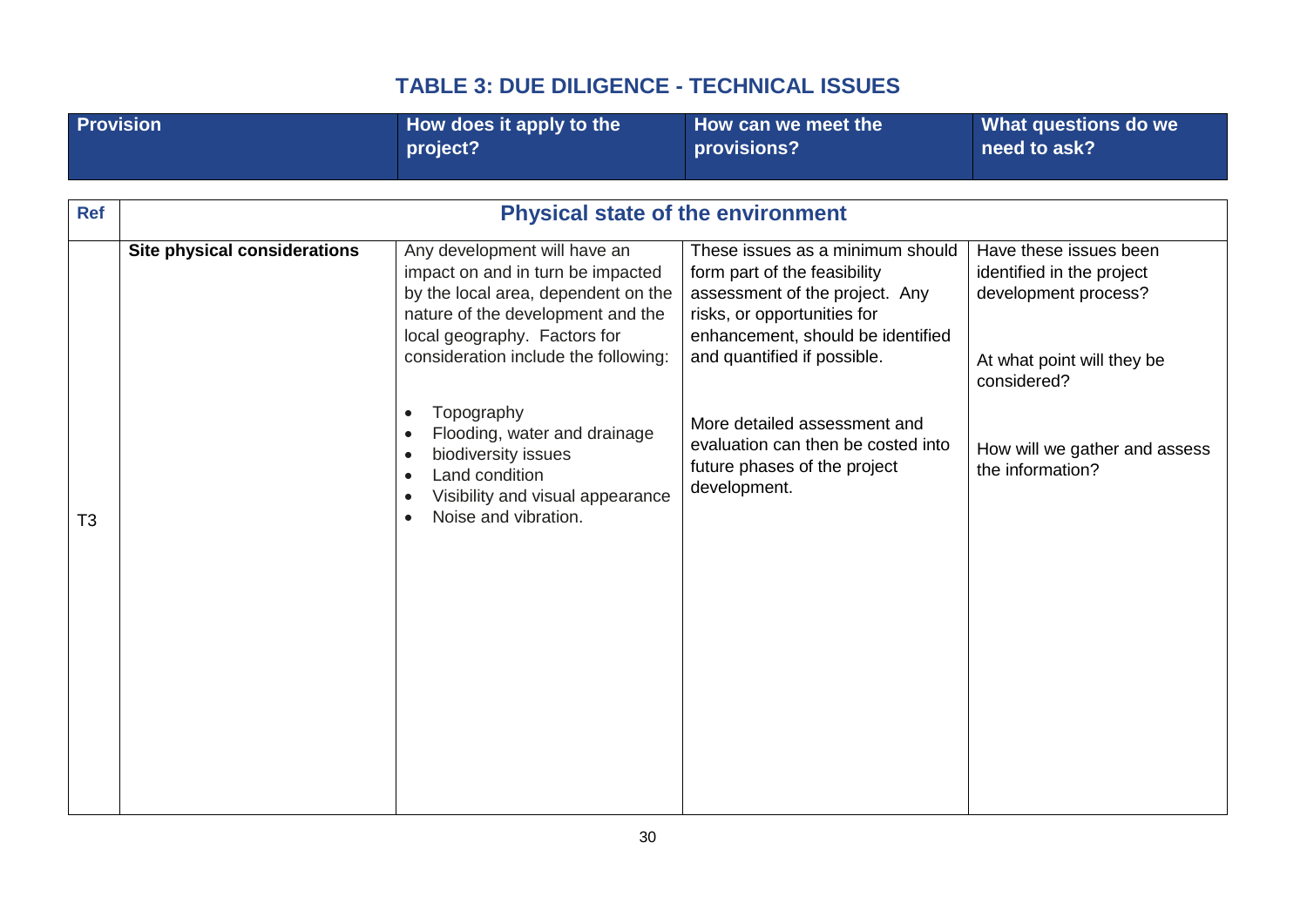| <b>Provision</b> |                              | How does it apply to the<br>project?                                                                                                          | How can we meet the<br>provisions?                                                                                                    | What questions do we<br>need to ask?                                                    |
|------------------|------------------------------|-----------------------------------------------------------------------------------------------------------------------------------------------|---------------------------------------------------------------------------------------------------------------------------------------|-----------------------------------------------------------------------------------------|
|                  |                              |                                                                                                                                               |                                                                                                                                       |                                                                                         |
|                  |                              |                                                                                                                                               |                                                                                                                                       |                                                                                         |
| <b>Ref</b>       |                              | <b>Physical state of the environment</b>                                                                                                      |                                                                                                                                       |                                                                                         |
|                  | Access to the public highway | See also "Legal considerations".<br>Access to the public road, and<br>possibly rail network, will be<br>important at all stages of the        | Access can fundamentally affect<br>site development. An early<br>understanding therefore of its<br>impact on the project is critical. | Can the site be accessed from<br>the highway currently?                                 |
|                  |                              | project, for example, to allow<br>surveys to be undertaken and<br>materials and people to be able to<br>access the site as the project build- |                                                                                                                                       | Are there any physical<br>restrictions to gaining access?                               |
| T4               |                              | out proceeds to fully operational<br>status.                                                                                                  |                                                                                                                                       | If so, what options are possible<br>to overcome these restrictions?                     |
|                  |                              |                                                                                                                                               |                                                                                                                                       | Who needs to be involved and<br>at what stage in the project<br>should they be engaged? |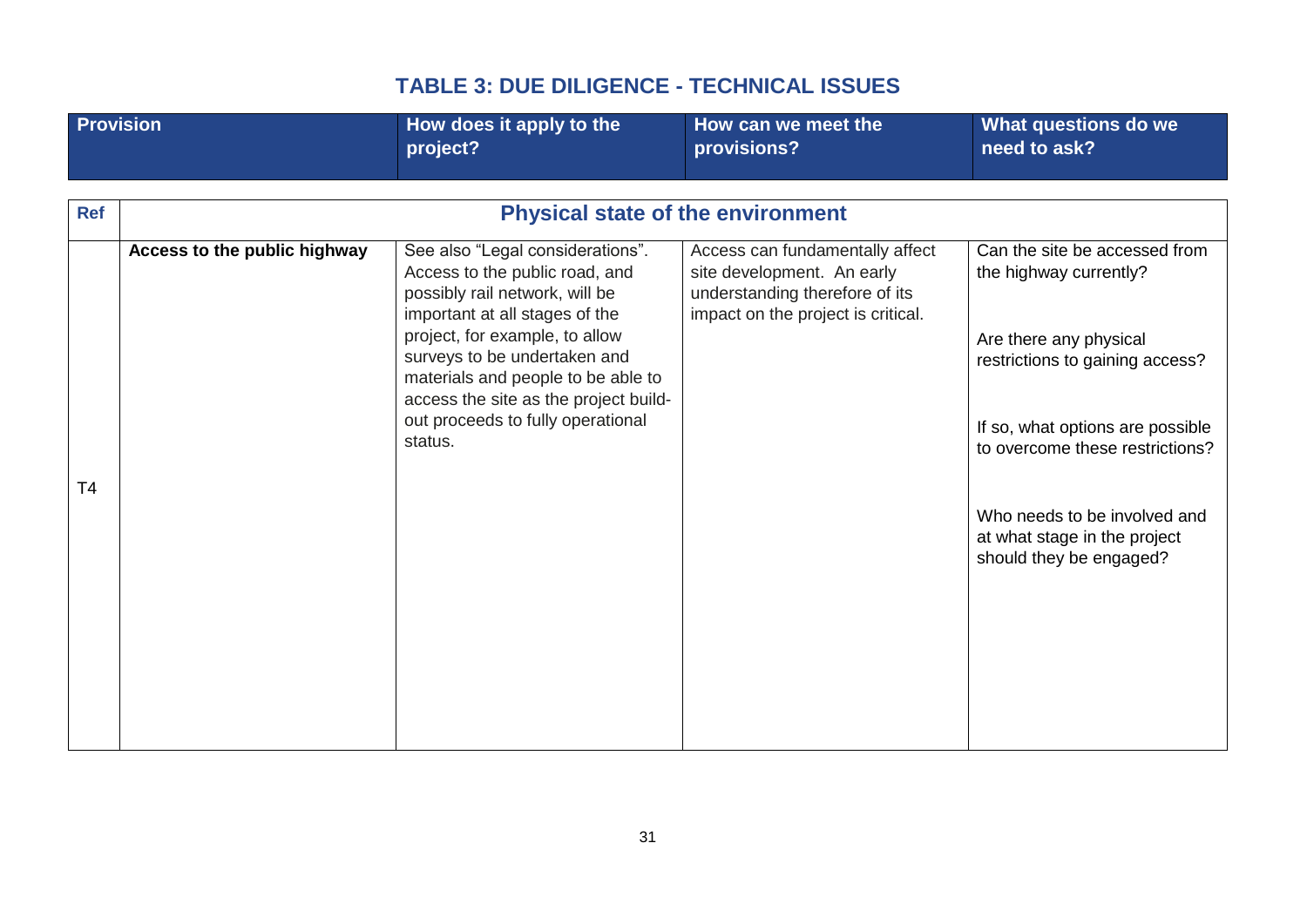| <b>Provision</b> |                                                    | How does it apply to the<br>project?                                                                                                                                                                                                                                                                                                                                                                                                                         | How can we meet the<br>provisions?                                                                                                                                                                                                                          | What questions do we<br>need to ask?                                                                        |
|------------------|----------------------------------------------------|--------------------------------------------------------------------------------------------------------------------------------------------------------------------------------------------------------------------------------------------------------------------------------------------------------------------------------------------------------------------------------------------------------------------------------------------------------------|-------------------------------------------------------------------------------------------------------------------------------------------------------------------------------------------------------------------------------------------------------------|-------------------------------------------------------------------------------------------------------------|
|                  |                                                    |                                                                                                                                                                                                                                                                                                                                                                                                                                                              |                                                                                                                                                                                                                                                             |                                                                                                             |
| <b>Ref</b>       |                                                    | State of the surrounding energy network                                                                                                                                                                                                                                                                                                                                                                                                                      |                                                                                                                                                                                                                                                             |                                                                                                             |
| T <sub>5</sub>   | <b>Network connection capacity</b><br>(electrical) | Renewable energy generation plant<br>generally needs to connect to the<br>power network. Connections are<br>approved by either the Distribution<br>Network Operator (DNO). The<br>generating capacity and type of<br>equipment being connected will<br>require testing to meet the<br>connection code that applies<br>(G98/G99).<br>Once the project has been approved<br>by the Network Operator the<br>connection offer becomes a<br>connection agreement. | A connection application will<br>need to be submitted to obtain<br>DNO-TSO approval and an<br>offer. Early engagement with<br>the Network Operator is crucial<br>to understand the technical and<br>commercial impact of grid<br>connection on the project. | Is connection possible?<br>How much is connection going<br>to cost?<br>Are they any alternative<br>options? |